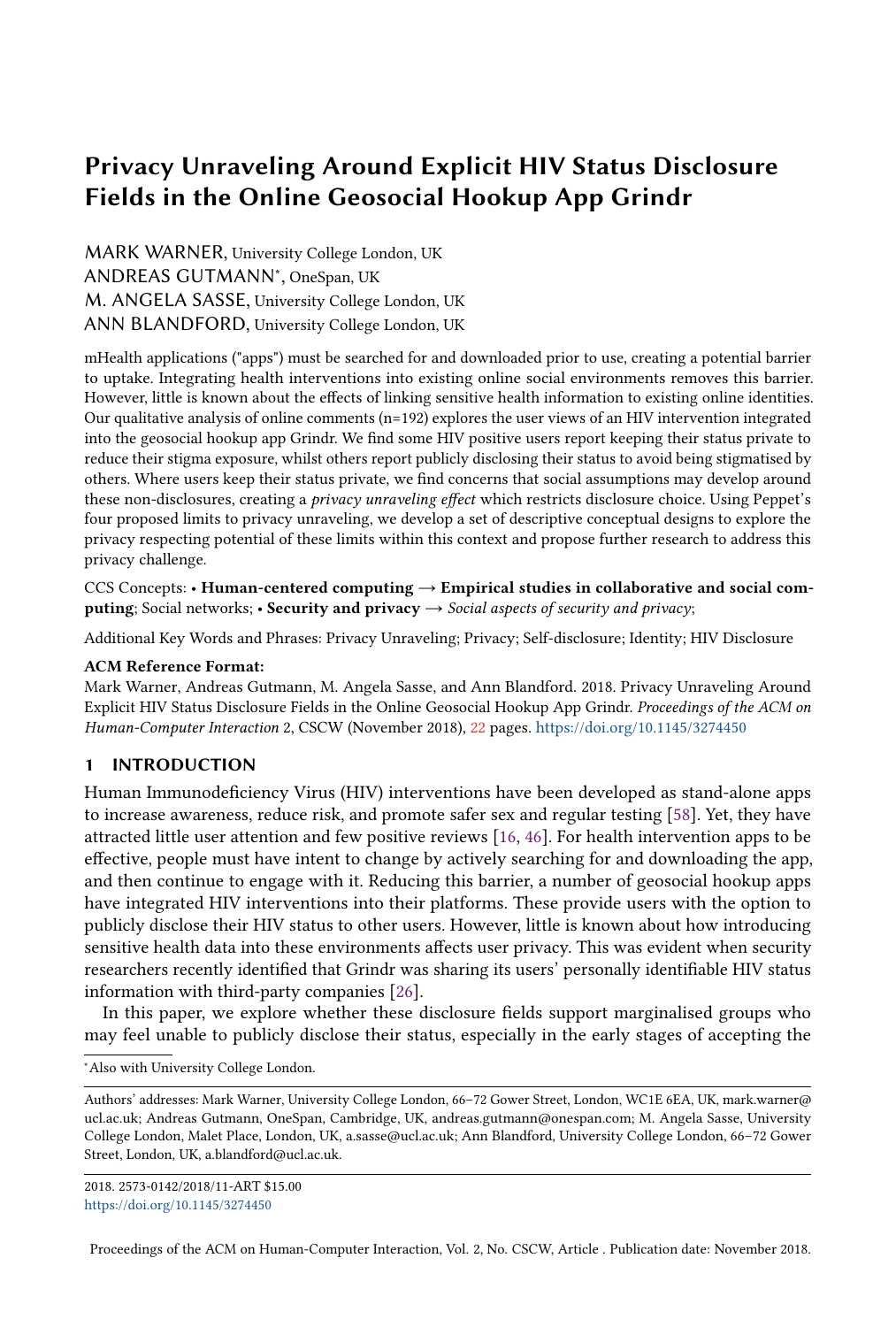diagnosis [\[7\]](#page-18-1) where people require support and positive interactions [\[62\]](#page-20-1). Around half of MSM who live with HIV in the UK reported feeling of shame, guilt, and low self-esteem in relation to their HIV status in the 12 months post diagnosis [\[60\]](#page-20-2). Systems should be designed in a way that neither disadvantages nor stigmatises any group of users [\[9\]](#page-18-2). Therefore, these marginalised users should be in control over when they choose to disclose potentially stigmatising personal health information. We report on a study in which we collected and analysed the online user views of introducing a structured field for publicly disclosing HIV status information in the popular geosocial hookup app Grindr, used by men who have sex with men (MSM).

Throughout this paper, we refer to the HIV disclosure option as an HIV intervention. The intended outcome of this intervention as reported by Grindr is to "create an open dialogue among our users about sexual health" [\[17\]](#page-18-3). Building Healthy Online Communities (BHOC)<sup>[1](#page-1-0)</sup>, who have advised Grindr on issues related to sexual health, stated that this intervention would also help create "a healthy online community through supporting HIV prevention and fighting stigma" [\[17\]](#page-18-3). This explicit disclosure field is part of a wider health intervention by Grindr, and since conducting this study, Grindr have also introduced testing reminders at certain intervals for users who choose to use this option [\[16\]](#page-18-0).

<span id="page-1-1"></span>With online geosocial dating apps expanding the means by which MSM are meeting, Grindr (released in 2009) has become the most popular of these apps within the MSM community. It has more than 3 million daily active users worldwide, who spend an average of 54 minutes interacting with the app each day [\[31\]](#page-19-2). App usage is primarily for finding hookups [\[61\]](#page-20-3), but users also report usage for socialising, friendship, entertainment, dating, and gay community involvement [\[53,](#page-20-4) [64\]](#page-20-5). In contrast to interventions which focus on promoting awareness, Grindr proposed implementing an explicit field for publicly reporting HIV status on user profiles, and the ability to filter users based on their status. In 2016, Grindr conducted a survey related to these proposals. Whilst the results of the survey have not been published, it acted as a catalyst for online discussion. Several online websites attracted user comments related to the proposed disclosure of and filtering by HIV status.



Fig. 1. Cropped screenshot of the explicit HIV status disclosure field in Grindr.

Grindr later modified its app to include an explicit field for reporting HIV status and last tested date information as shown in Figure [1.](#page-1-1) The implementation of this feature also attracted online comments and discussion. As HIV filtering was never implemented, our analysis and discussion

Proceedings of the ACM on Human-Computer Interaction, Vol. 2, No. CSCW, Article . Publication date: November 2018.

<span id="page-1-0"></span><sup>&</sup>lt;sup>1</sup>BHOC are a consortium made up of public health leaders and key individuals from the gay dating industry who are working together support HIV and STI prevention online.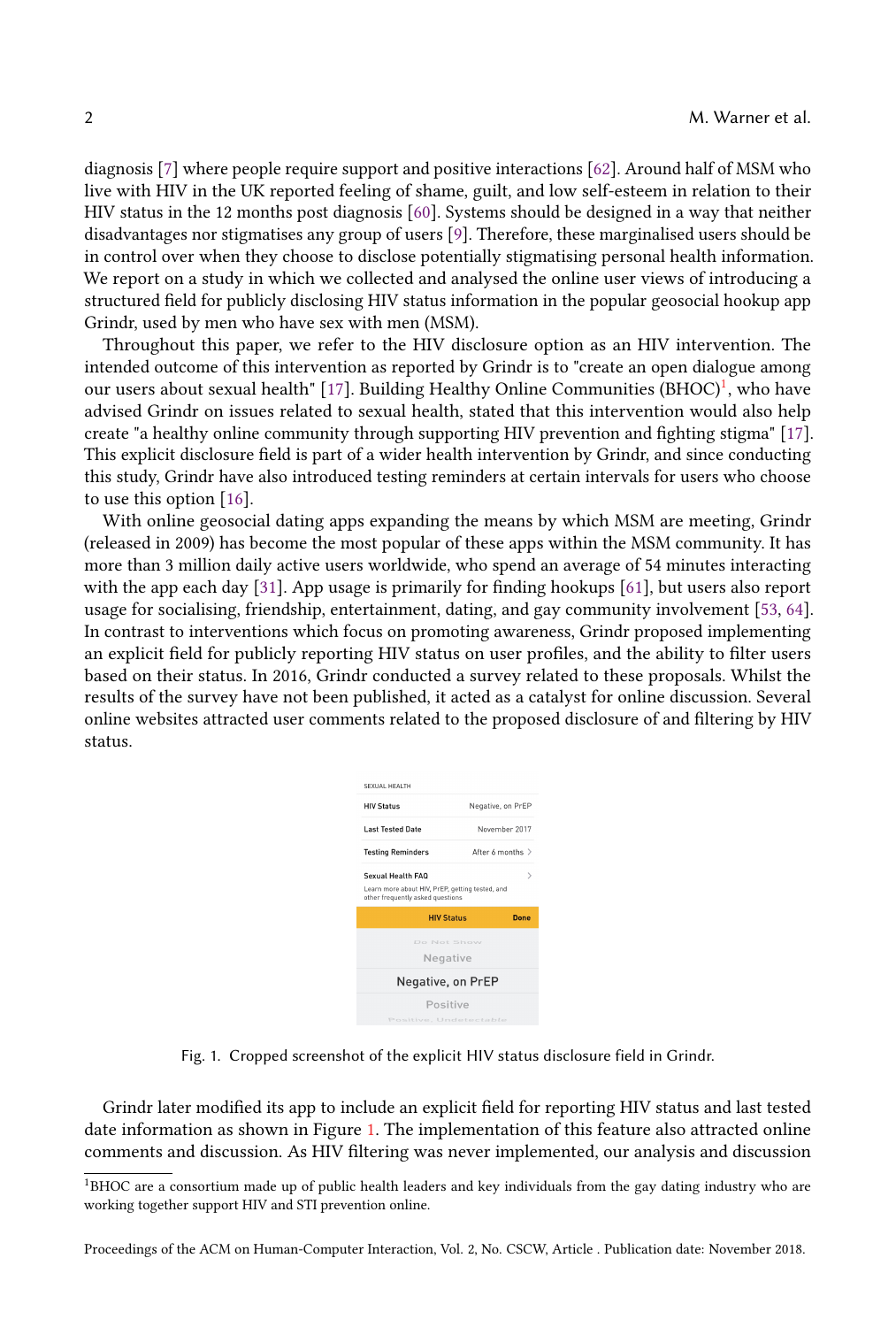Privacy Unraveling Around Explicit HIV Status Disclosure Fields in the Online Geosocial Hookup App Grindr 3 and 3 and 3 and 3 and 3 and 3 and 3 and 3 and 3 and 3 and 3 and 3 and 3 and 3 and 3 and 3 and 3 and 3 and 3 and 3 and 3 and 3 and 3 and 3 and 3 and 3 and 3 and 3 and 3 and 3 and 3 and 3 and 3 and 3 and 3 and 3

is focused on the HIV status and last test date disclosure fields. Where we mention the public disclosure of HIV status, 'public' refers to a user's profile space within Grindr. Whilst not truly public as to view this information requires a Grindr account, we refer to it as being public within the Grindr environment. Our paper makes several contributions to the privacy and social computing literature.

- Our empirical analysis of online comments provides a first look at user perceptions of explicit HIV status disclosure field in an online hookup app used by MSM.
- We identify privacy unraveling [\[50\]](#page-19-3) concerns around these explicit disclosure fields. Whilst Peppet's [\[50\]](#page-19-3) privacy unraveling effect has been observed in economic environments, to the best of our knowledge this is the first time it has been explored in an online social environment.
- Finally, we build on Peppet's work by developing a number of sub-categories and descriptive conceptual designs as a way of reducing the unraveling effect. These conceptual designs are developed to address the privacy concerns of marginalised groups who are most at risk of stigma as a consequence of this effect. In developing these designs, we provide a first look at how these limits could be applied in design, and extend the literature on privacy unraveling, identifying a new application domain within online social environments.

# 2 BACKGROUND AND RELATED WORK

This section provides an overview of the background and theories used to understand our empirical findings. We start by providing a brief overview of the HIV virus and treatments in the UK. We then discuss several social interaction theories in relation to HIV disclosure. As identity plays an important role in online social interaction, we present a brief overview of identity management and the role privacy plays in supporting both online social interactions and identity management. Finally, we explore privacy unraveling, providing a detailed definition and an overview of previous research which has explored its effects.

# 2.1 Human Immunodeficiency Virus (HIV)

In the UK, 54% of those newly diagnosed with HIV in 2016 identified as MSM, of which 32% were late diagnoses [\[13\]](#page-18-4). The majority of HIV transmissions in the UK are through sexual contact [\[23\]](#page-18-5). MSM living with HIV but unaware of their status was estimated to be 13% of the total number affected [\[13\]](#page-18-4). A high proportion of new infections amongst MSM are caused by HIV positive individuals unaware of their status [\[10,](#page-18-6) [32,](#page-19-4) [51\]](#page-20-6). People living with HIV in the UK who are treated with highly active antiretroviral therapy (HAART) often describe their status as being "undetectable". A term used to describe individuals who are HIV positive, but are responding well to treatment and have an undetectable level of the virus in their blood (and are therefore no longer at risk of forward transmission [\[54,](#page-20-7) [55\]](#page-20-8)).

Serodiscordant is a term used to describe a sexual partnership where one individual has tested positive for HIV, and the other is HIV negative. Studies show HAART to be effective at minimising transmission between serodiscordant heterosexual couples [\[5,](#page-18-7) [21\]](#page-18-8), as well as between serodiscordant MSM engaged in unprotected anal intercourse (UAI) [\[54,](#page-20-7) [55\]](#page-20-8). This has led to reduced transmission rates by those aware of their status and being treated, whilst those unaware continue to be a risk. In recent years, new HIV prevention drugs, pre-exposure prophylaxis (PrEP), have been made available to individuals at risk of HIV infection. These medical interventions have created an array of HIV status options that people may be identified as, or self-identify as, summarised in Figure [2.](#page-3-0) Grindr provides users with five disclosure options: Do Not Show, Negative, Negative on PrEP,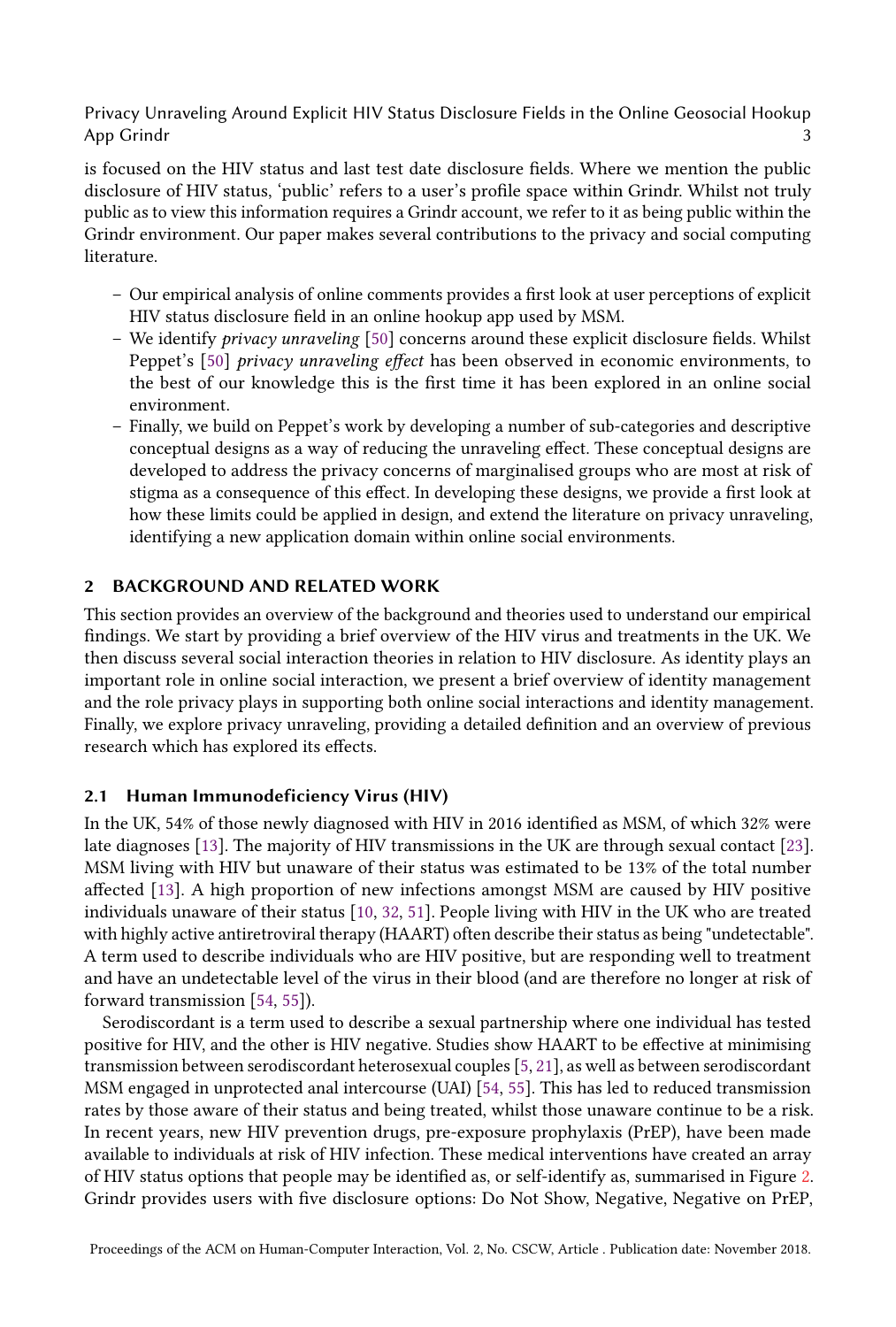Positive, and Positive Undetectable. Below we briefly discuss what these options mean and who may self-identify with them.

If an individual has tested negative for HIV, they may identify as being negative; however, those untested may also identify as negative in the absence of a status unknown option. Of those who test negative, prevention drugs can be used to avoid HIV on exposure. These individuals may self-identify as being negative on PrEP and are typically required to test for HIV on a regular basis (6 months). There are two ways in which PrEP can be taken, daily (one tablet per day), or event based dosing (a number of tablets prior to and after sex), but the disclosure options in Grindr do not allow for this distinction. For those diagnosed as HIV positive, the effectiveness of modern treatments means that becoming undetectable and untransmittable is often achieved soon after diagnosis. If tests show an undetectable viral load for > 6 months, guidance within the UK states that they are then classed as being undetectable [\[48\]](#page-19-5) and may then self-identify as being positive undetectable. If an individual responds badly to medication, or fails to adhere to medication, they may self-identify as positive. In both cases, in the UK, regular testing is recommended to monitor the status of the virus.

#### 2.2 Self-Disclosure of HIV Status Information

On initial interaction, people have self-reported that to maximise their social desirability within their social environment, they self-disclose at a superficial level and gradually increase in intimacy and breadth as trust develops [\[66\]](#page-20-9). Whilst self-disclosure is important for relationship development, it can also increase a person's vulnerability to negative social consequences. In this paper we use the terms 'self-disclosure' to mean any form of intentional disclosure of HIV status [\[4\]](#page-18-9), and 'serodiscussion' to refer more specifically to conversation based disclosures. Serodiscussion within couples can help individuals make more informed sexual risk decisions for themselves and their partners [\[68\]](#page-20-10). Serodiscussion not only informs, it also allows for the exchange of richer information that can educate. Educating others can act as an incentive for both men and women to disclose their HIV status [\[20\]](#page-18-10), helping to change the out-of-date views and discourse that HIV still attracts [\[47\]](#page-19-6).

<span id="page-3-0"></span>

Fig. 2. Tree diagram showing a summary of HIV status conditions.

Self-disclosing HIV status helps to create more openness, reducing stigma through the normalising of disclosure within society [\[15\]](#page-18-11). Paradoxically, however, for many MSM the attached stigma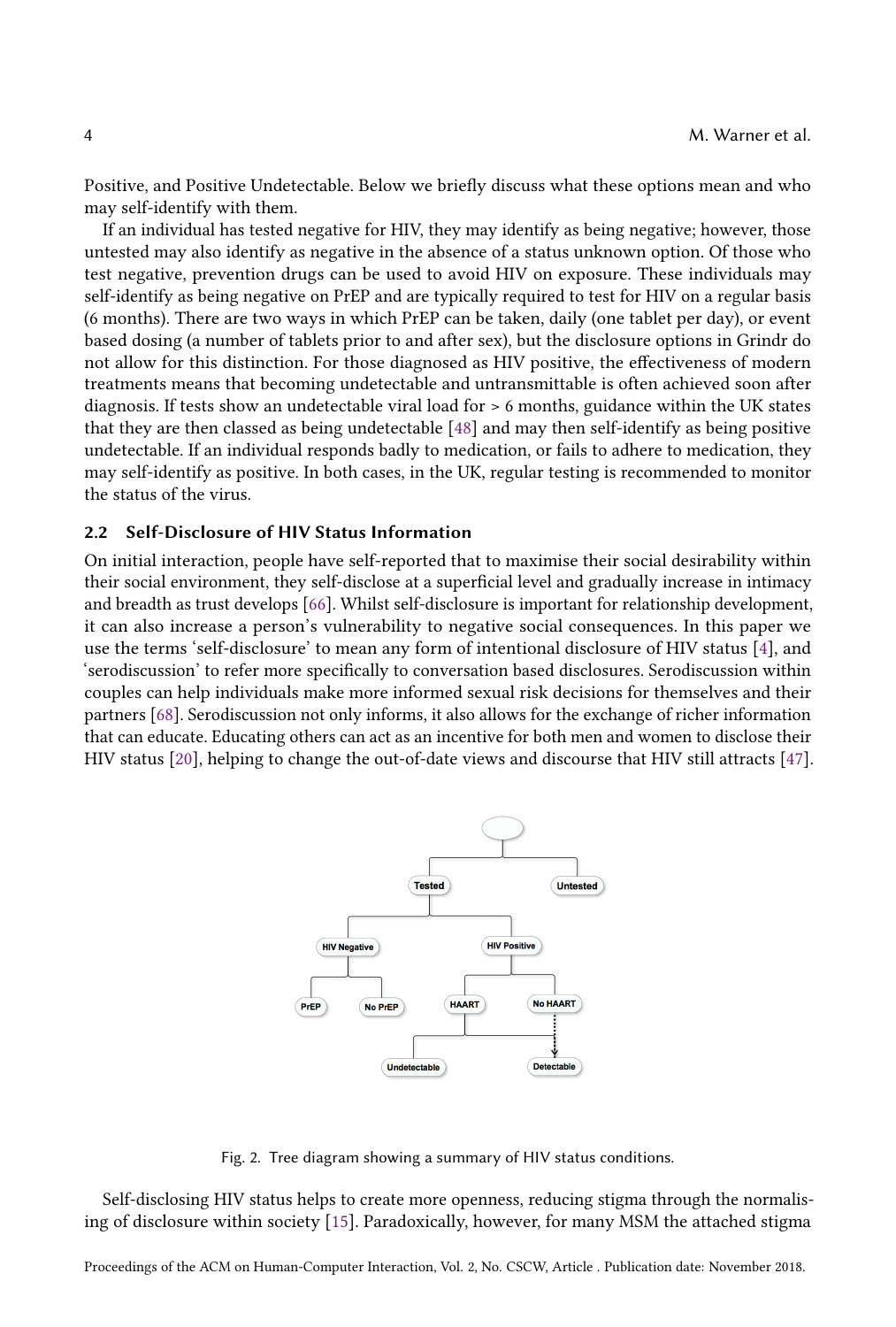Privacy Unraveling Around Explicit HIV Status Disclosure Fields in the Online Geosocial Hookup App Grindr 5 and 5 and 5 and 5 and 5 and 5 and 5 and 5 and 5 and 5 and 5 and 5 and 5 and 5 and 5 and 5 and 5 and 5 and 5 and 5 and 5 and 5 and 5 and 5 and 5 and 5 and 5 and 5 and 5 and 5 and 5 and 5 and 5 and 5 and 5 and 5

and subsequent fear of rejection creates a barrier to disclosure during sexual negotiations [\[19,](#page-18-12) [68\]](#page-20-10). Derlega et al.'s [\[20\]](#page-18-10) study shows that fear of rejection, privacy, and self-blame can result in the non-disclosure of HIV status information within certain close interpersonal relationships. The factor of privacy is often linked with an individual's need to protect themselves from HIV related stigma [\[1,](#page-17-0) [30,](#page-19-7) [56\]](#page-20-11). MSM may avoid serodiscussion through fear of an exciting sexual experience becoming too serious, hampering the sexual mood of the interaction and being an unwanted reminder of their condition [\[14\]](#page-18-13). In a study of MSMs' online sexual negotiations, HIV negative men were found to be more likely to self-disclose their status than HIV positive men, with a large proportion of the latter reporting to have misreported their status [\[14\]](#page-18-13). Prior to Grindr implementing an explicit field for HIV disclosure, only a small number of users reported their HIV status on their Grindr profile using terms like "ddf" ("drug and disease free") [\[11\]](#page-18-14).

#### 2.3 HIV Threat to Identity

Users of social apps self-present by engaging in "profile work", exerting effort to maintain and manage their online personas [\[57\]](#page-20-12). Users may act to promote their profile, actively emphasising some aspects of their identity whilst concealing others with the goal of appearing desirable to their audience within a given social environment [\[45\]](#page-19-8). On being diagnosed with HIV, MSM may change their behaviour whilst going through identity transition, a term used to describe a multi-stage process of incorporating a new element into their identity [\[62\]](#page-20-1). They can find it difficult to integrate the illness as part of their self-construal, especially during early stages of this transition [\[25\]](#page-18-15). Identity transition can be aided through positive self-disclosures and interactions within social groups, helping individuals achieve a sense of belonging and maintain self-esteem [\[7,](#page-18-1) [62\]](#page-20-1).

Being HIV positive is often seen as an undesirable attribute [\[62\]](#page-20-1). Those fearful or uncertain of how this new aspect of their identity will be perceived by others may act to more closely regulate self-disclosures and, thus, minimise the risk of a negative social response. Similarly, as the preventative drug PrEP becomes more widely used, research has found it attracting its own stigma, with impressions developing around PrEP users as being more promiscuous and into higher risk sex [\[29,](#page-19-9) [38\]](#page-19-10). It is therefore important to understand the effect of introducing HIV status information into an existing online identity, and to evaluate how disclosure is managed to ensure users maintain disclosure choice so they can effectively regulate self-disclosures in accordance with their needs.

#### 2.4 Privacy in Social Interactions

Control of personal information, and how it is perceived by others, is an important aspect of identity management and often described when the concept of privacy is being explored [\[39,](#page-19-11) [41\]](#page-19-12). Understanding privacy as a user-centric, contextualised concept can help explain variations in privacy concerns. The Adams and Sasse privacy model [\[2\]](#page-17-1) suggests people evaluate privacy using three interrelated factors. They judge the sensitivity of the information being disclosed, evaluate the trust in the information receiver and assess the cost/benefits of how the information is to be used. However, this model assumes that the initial disclosure is an explicit choice made by the user. In social interactions, people view information as having varying degrees of sensitivity and social value. In a dating environment, where an attribute - like an HIV negative status - increases attractiveness or desirability to others, it is then in the best interest for users with that attractive attribute to disclose. This can create a social privacy problem known as the privacy unraveling effect [\[50\]](#page-19-3), limiting the effectiveness of control as a mechanism for respecting privacy. We use the term 'social privacy' as opposed to 'individual privacy' or just 'privacy' to recognise the effect the social environment has on the manifestation of this phenomenon.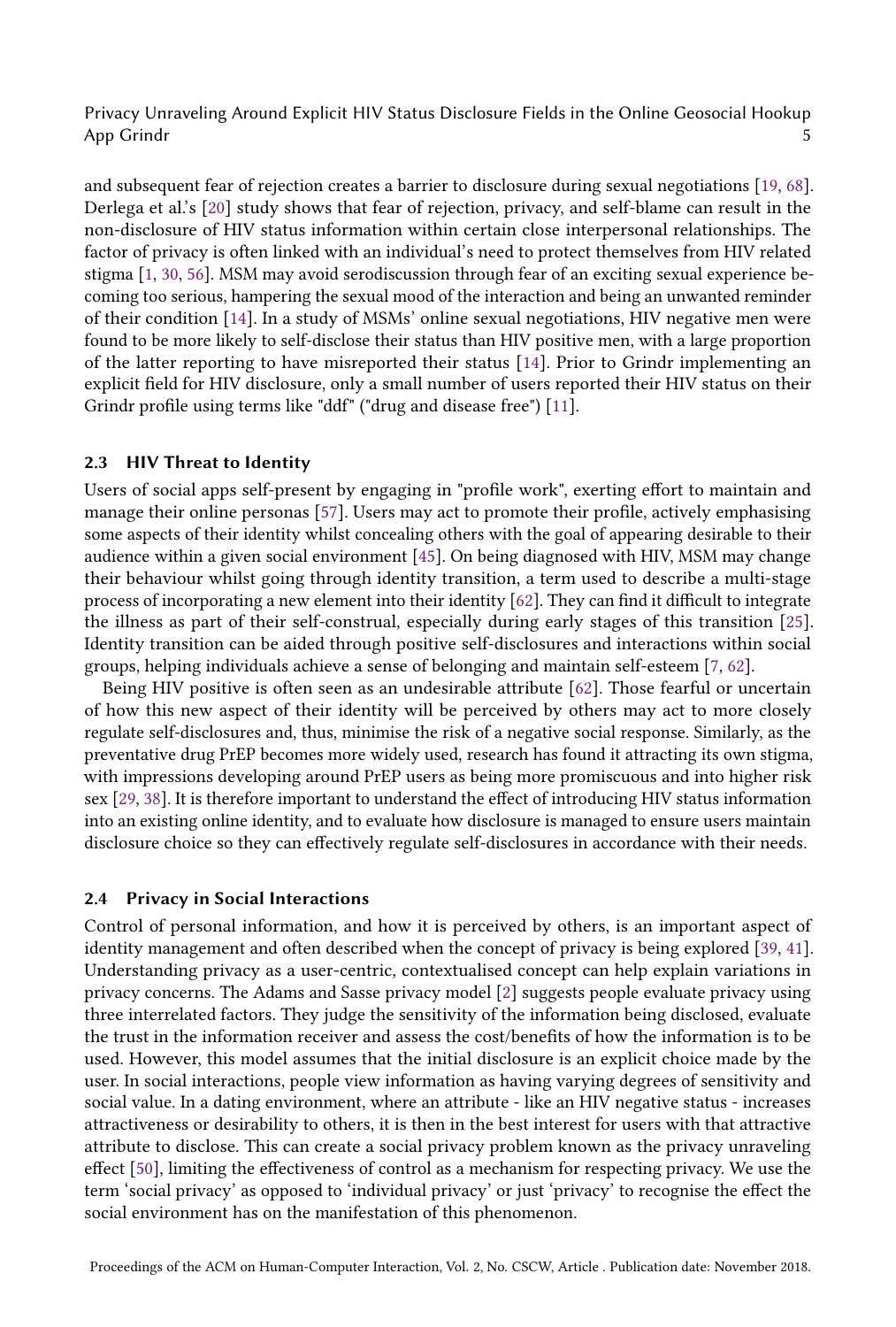## 2.5 Privacy Unraveling

Peppet [\[50\]](#page-19-3) proposes unraveling as a privacy threat in a "full disclosure future" where it becomes expected that personal information is "signalled" to others in order for them to be distinguishable from others. For example, where a driver wants to signal their reduced risk to their insurer, they may allow a device to track their speed, cornering, and braking; where a life insurance customer wants to signal their healthy lifestyle, they may use a health tracker wearable to send daily step-counts, heart rate and sleep quality information. Privacy may unravel around those who choose to withhold information, as others may assume them to be "hiding" undesirable information, and could lead to them being stigmatised or penalised as a consequence [\[50\]](#page-19-3).

This effect has been observed in an empirical study involving the disclosure of productivity costs within the labour market [\[8\]](#page-18-16) and discussed in relation to the selling of cars on the online market place eBay [\[43\]](#page-19-13). Our search of the literature has only identified reports of this effect occurring within economic markets where goods and services are exchanged, but this effect may also exist in online social environments where individuals enact full disclosure to signal their social desirability to others.

To limit the effect of privacy unraveling, Peppet [\[50\]](#page-19-3) suggest four mechanisms: transaction cost, unverifiability of ignorance, inability to accurately infer the negative, and norms. Negative assumptions may develop around non-disclosures when disclosing a desirable attribute is low-cost, as disclosure can be perceived as being an "obvious choice" for those with a desirable attribute. The first limitation suggests that if the cost of disclosing is increased, the "obvious choice" becomes less obvious, reducing stigmatising signals from non-disclosures. The second limitation proposed is unverifiability of ignorance. This limitation occurs when it is not possible to verify whether the disclosing party is aware of the state of the attribute not being disclosed. Peppet [\[50\]](#page-19-3) uses the example of a transaction of a crate of oranges. Assuming the buyer is unable to verify that the seller knows how many oranges are inside the crate, if the seller does not disclose, the buyer is unable to draw negative inferences from non-disclosure due to the uncertainty over the seller's ignorance. The third limitation occurs when an inability exists that inhibits negative inferences being accurately inferred around non-disclosure. If the receiver of the signalled information is unable to comprehend that information, it will be difficult for them to develop assumptions from non-disclosures. Lastly, where norms develop around non-disclosure of information or actions, negative assumptions are much less likely to develop. An example of this can be seen in Germany, where it is much more common for home owners to request that their homes be blurred out on Google Street View to respect their privacy. In the UK, blurring of a home is seen as unusual, and may signal that they have something to hide, whilst in Germany, the norms around the use of this feature limit this privacy unraveling effect.

#### 3 METHODOLOGY

The purpose of this study was to identify user views of introducing HIV status information into Grindr, the online geosocial hookup app used by MSM. We were interested in understanding the impact this may have on user privacy due to the sensitivities and stigma associated with HIV, and because this information would be associated with an existing online social identity. We examined the online views of users before and after Grindr implemented this feature into its app in November 2016 [\[17\]](#page-18-3).

# 3.1 Use of Online Comments

Online comments have previously been used to understand public health views [\[27,](#page-19-14) [40\]](#page-19-15), to study public discussion [\[24,](#page-18-17) [65\]](#page-20-13), and in HCI research to develop design recommendations [\[59\]](#page-20-14). Conducting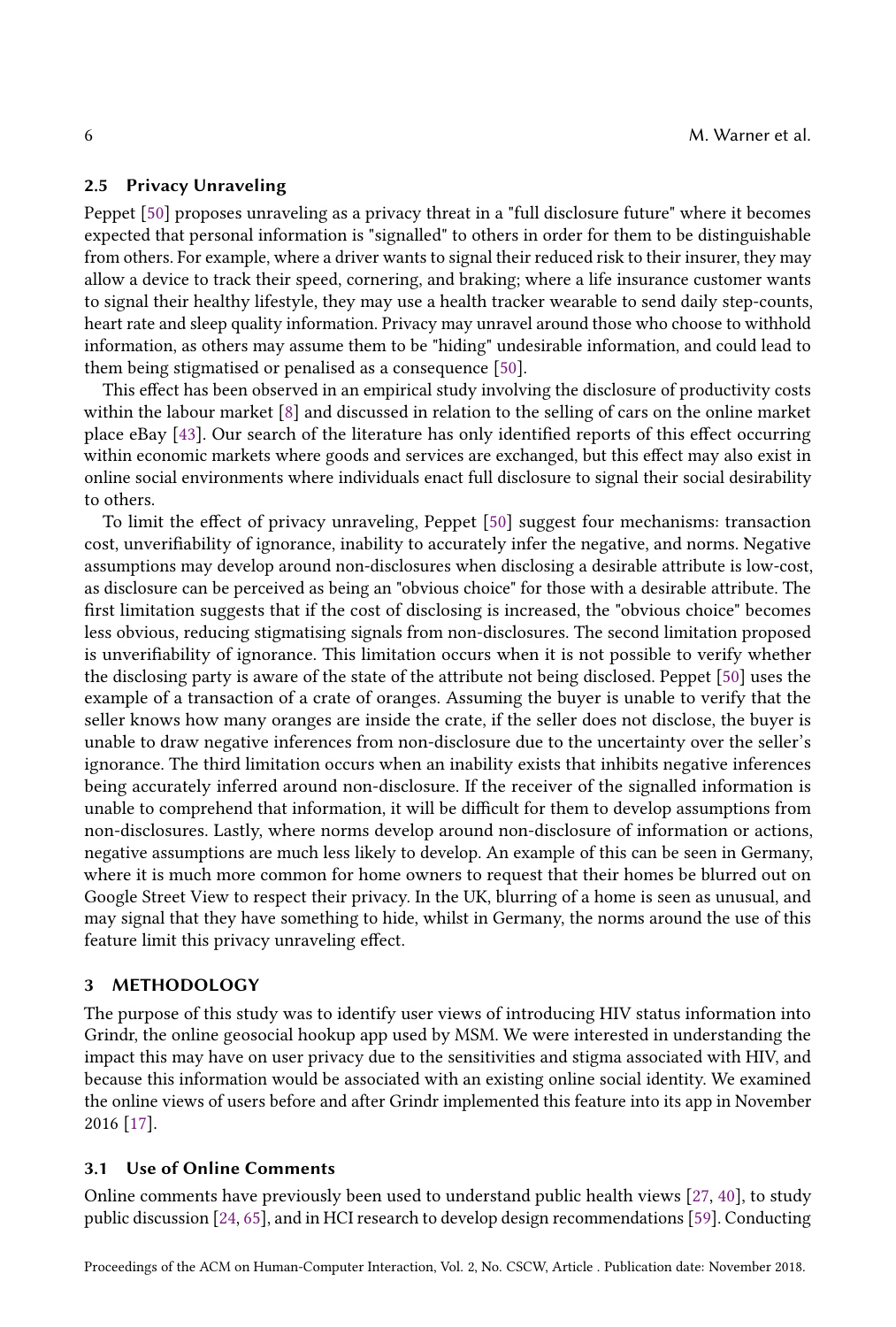research with stigmatised populations that are often hard to reach has led researchers in the social sciences to utilise online platforms and data sources [\[44\]](#page-19-16). These resources include user-generated comments in naturalistic settings such as forums and in the comments section on news websites. The user-driven nature of these comments may be well suited to revealing the issues that matter most to the individuals posting [\[36\]](#page-19-17). We recognise that the use of online comments has limitations; these are discussed in section [6.](#page-16-0)

# 3.2 Data Collection

When conducting our online searches we used an anonymous browser to reduce the risk of customised search results being returned. Searches to identify news articles and blog posts reporting on the Grindr survey or the introduction of HIV reporting within Grindr were conducted with Google Search and DuckDuckGo using multiple keywords <sup>[2](#page-6-0)</sup>. We found 29 websites related to this interface change. As filtering by HIV status was never implemented, our research focused on the disclosure of HIV status within the app. Therefore our criteria for inclusion were (1) the article or blog post was primarily about either the survey conducted by Grindr, or the later introduction of HIV status information in Grindr, and (2) at least one user comment had been posted. Using these criteria, 13 of the 29 websites found were selected. These websites containing a total of 149 comments posted between July 2016 and August 2017. These were added to a corpus of News Website (NW) comments. As a secondary source of data, we searched the UserVoice.com product feedback website to find user comments related to HIV disclosure within Grindr using the keyword "HIV". UserVoice.com is a managed customer feedback service used by Grindr to enable users to submit feedback and suggestions, and for other users to comment on that feedback. Our inclusion criteria for this source were (1) the user comment was primarily about HIV disclosure, and (2) the comment was related specifically to the Grindr application. This search identified a further 43 comments posted between November 2016 and May 2017. These were added to a corpus of Product Feedback (PF) comments. Figure [3](#page-6-1) shows the word count and distribution of comments collected, separated by source, and indicates a good distribution of comments across the 14 website sources that matched our inclusion criteria. The mean length of all the comments was 87 words. The largest comment consisted of 1134 words, and the shortest was 6 words.

<span id="page-6-1"></span>

Fig. 3. Scatter plot of word count distribution (y-axis, log transformed) of all user comments (x-axis) separated by News Website (NW) and Product Feedback (PF) source websites.

<span id="page-6-0"></span><sup>2</sup>HIV Disclosure Grindr, HIV Filter Grindr, HIV Filter Grindr survey

Proceedings of the ACM on Human-Computer Interaction, Vol. 2, No. CSCW, Article . Publication date: November 2018.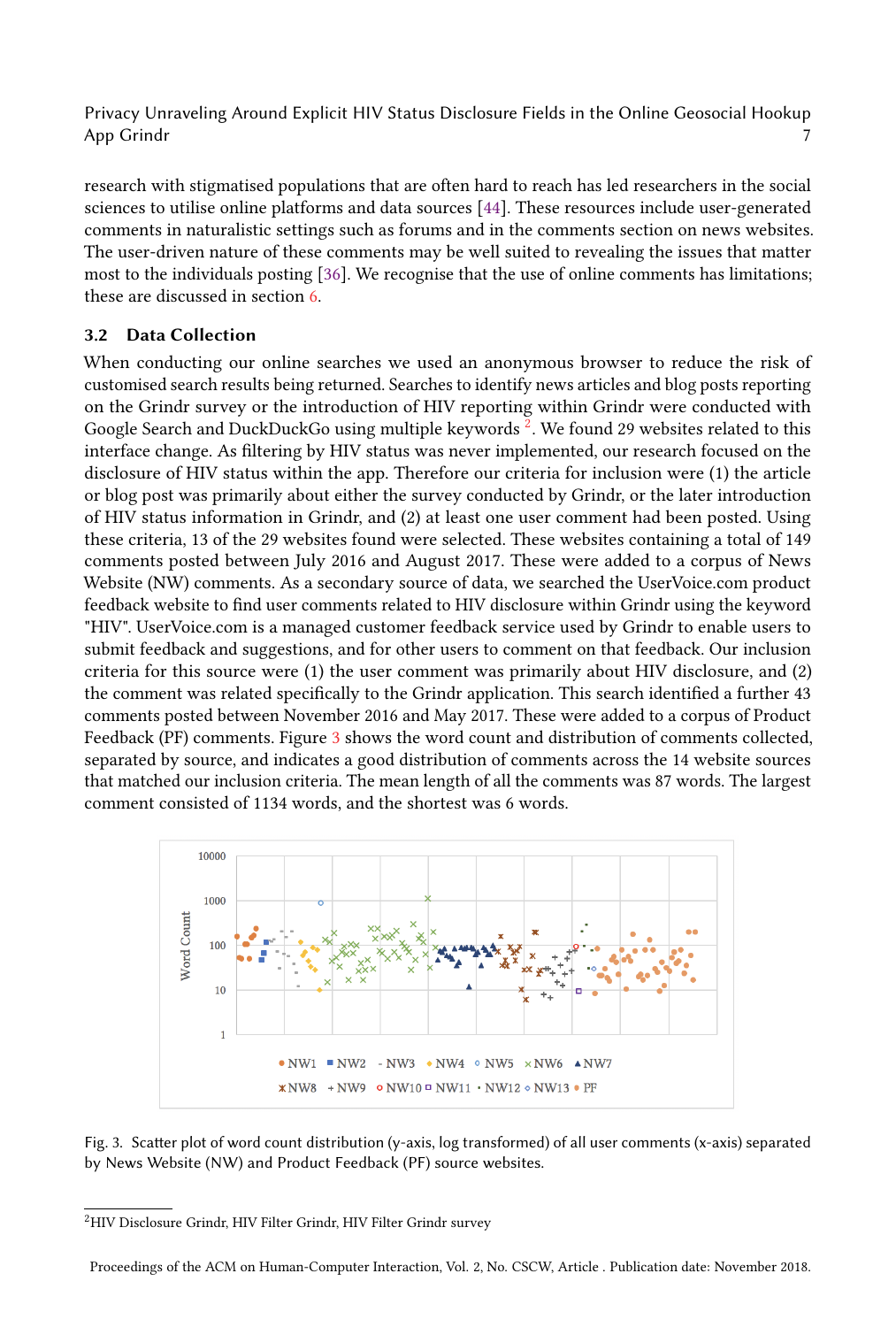#### 3.3 Comment Analysis

Using a thematic analysis [\[12\]](#page-18-18), the first author systematically reviewed each comment and coded them iteratively in NVivo 11. This allowed the analyst to become familiar with the data and to understand it within the context in which it had been written. On completion of the coding, the codes were grouped into themes and reviewed and revised by the second author.

Supplementary analysis was performed to identify whether particular views were more prominent for a particular HIV status group; we analysed the data for people explicitly disclosing their HIV status. We identified 39 (20.31%) comments which contained an explicit HIV disclosure. Of these, 32 (16.67%) reported a HIV positive status and 7 (3.65%) a HIV negative status, whilst 153 (79.69%) did not disclose. No comments were found containing explicit unknown status disclosures. Some of the comments in the corpus contained implied status disclosures; however, as they were not explicit and were subject to interpretation, they were grouped with non-disclosure for these statistics.

We also wanted to understand whether the sources (news articles/blog posts) and corpus of comments were biased towards people holding positive, negative or neutral views towards the intervention. To determine this, two of the authors conducted a manual sentiment analysis of both the sources and the comments. They independently labelled them as positive, negative, or neutral towards the intervention. Both raters met in person, discussed cases of disagreement between their ratings, and found additional cases of agreement, e.g. cases that were "borderline" or "on the fence" between neutral and positive or negative. The values reported below are the averages of the two raters (e.g. "average 2.5 were positive"). The Cohen's (unweighted) kappa  $\kappa$  was calculated across all source websites, and separately across the corpus of comments. Of the 13 source websites matching our inclusion criteria, 2.5 were positive, 6 were negative, and 4.5 were neutral ( $\kappa$ =0.87). Of the comments, 68.5 (35.68%) were marked positive, 61.5 (32.03%) negative, and 62 (32.29%) neutral  $(\kappa=0.85)$ . This shows a good sentiment distribution of sources and comments, and a strong rate of agreement between raters. No additional quantitative analysis has been performed on this data, so these views are not necessarily generalisable to all app users. Quotes from the initial web searches are referenced using the abbreviation 'NW', followed by the website source number. Comments from the managed product feedback website are referenced using the abbreviation 'PF'.

#### 3.4 Ethics of Using Online Data

This study has been approved by University College London ethics committee (ref: 11699/003). We requested that this study be reviewed for ethical approval due to the sensitive nature of some of the comments we were proposing to collect. During the process of the ethics review we consulted with colleague to deliberate the ethical issues around the use of this data. Through these deliberations, the primary concern we identified was the anonymity of the original data subjects when reporting our findings due to the sensitivities around the information. This was also a concern as it was not possible to obtain informed consent from participants as users had posted anonymously or pseudonymously, or no realistic mechanism was available to make contact with them. Whilst the original data subjects posted in an online public space for the purpose of public consumption, an implied audience and purpose limitation existed that our research would otherwise extend. We became aware that, even if we were to publish direct quotes anonymously, these could be re-identified using an online search engine. As a result, where an original comment contained a user's real name or a username which could be easily re-identified, we either opted not to reproduce the comment in this paper or paraphrased the comment. In circumstances where paraphrasing is used, consensus on the wording was gained from at least three of the named authors to ensure accurate representation of the original content. We believe the steps we have taken mitigate any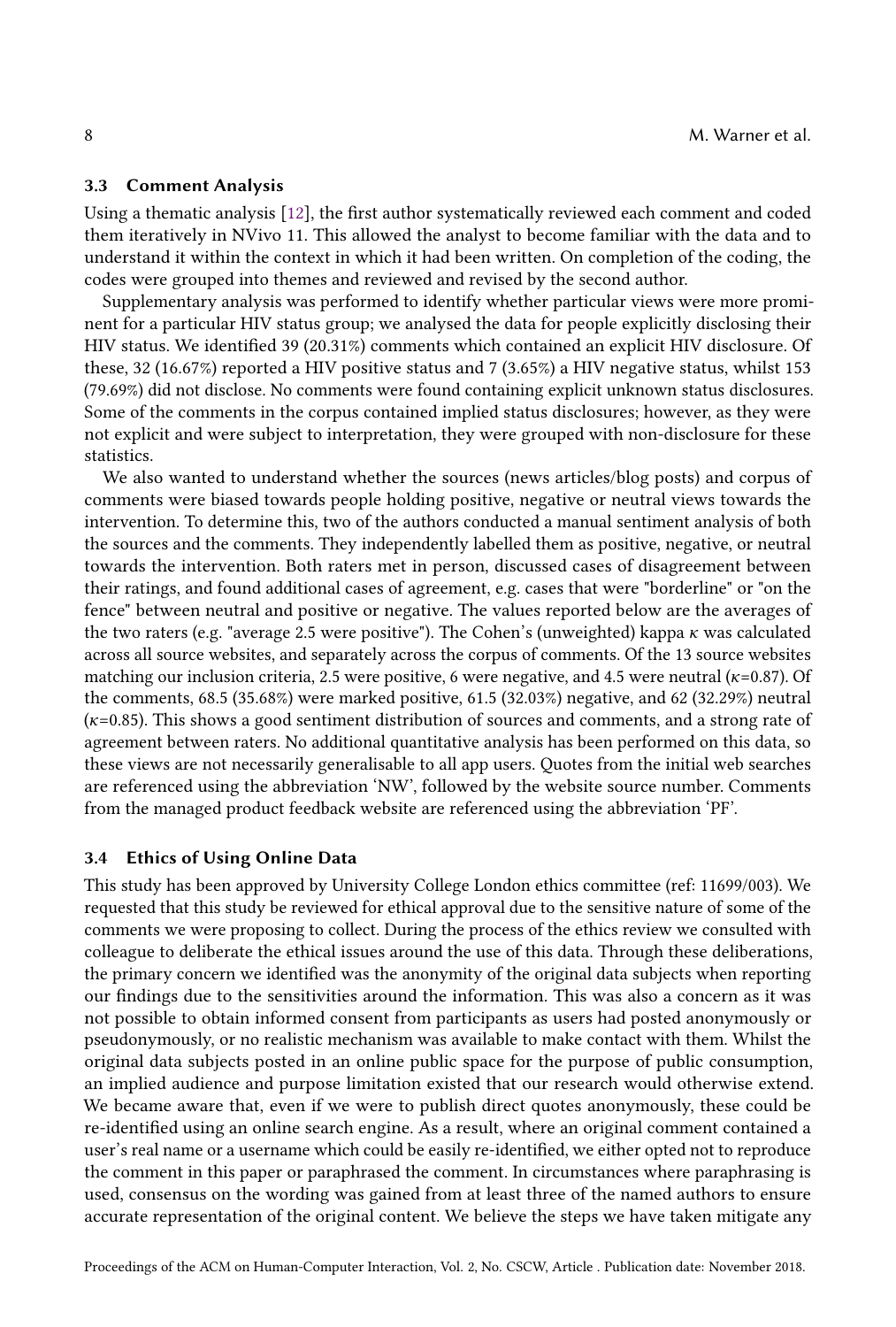risk to the original data subjects whilst maintaining valuable insight into the views of an often hard to reach population.

# 4 FINDINGS

We identified a number of themes related to the attitudes and concerns of Grindr users around the use of their HIV status information. In this paper, we focus on the four most distinct themes: managing of sexual health, desire to reduce exposure to stigma, trust of other users, and attitudes and concerns around disclosure choice.

# 4.1 Managing Sexual Health

The introduction of an explicit HIV status disclosure field in Grindr was intended to create a more open environment around sexual health information, allowing users to better manage their own sexual health [\[17\]](#page-18-3). Concerns around users' sexual health were a regular point of discussion in the analysed comments, with safe sex practices and education and awareness being of key concern. Yet, as people's opinions differed, a variety of sub-themes emerged. Increasing awareness and educating people within Grindr was raised in a number of comments, and this appeared especially important to undetectable users. As the undetectable status option was relatively new in the context of HIV, a lot of education within the community was still needed. Without this increased awareness and improved education, those with this status may find themselves having to regularly explain, and in some cases convince people of, the validity of their status and its sexual health consequences.

Appearing as undetectable will help the minds to understand better what it means. Removing the status option would send back hiv  $+$  guys to darkness. I appear on grindr as undetectable and I have discussion with others who are not aware about it so it helps to make minds improve (Original comment from PF)

Having discussions about HIV status information to educate and raise awareness was often mentioned in the comments, with some preferring to have a private discussion with other users rather than publicly disclosing their status on their profile.

People should always ask before having sex, it doesn't need to be posted for Everyone [sic] to see (Original comment from PF)

Whilst there were some users who felt that public disclosure could help stimulate discussion, others felt it would limit these discussions as the information was available on a user's profile, and therefore no longer needed to be discussed. With the introduction of the preventative drug PrEP and the increased awareness around the undetectable status, some felt that disclosure would be much less important in the future, as PrEP can prevent transmission, whilst effective HIV treatment can significantly reduce the risk of forward transmission. However, others were keen to point out that HIV was not the only STI of concern, with viruses like gonorrhea and hepatitis being a risk when engaging in unprotected anal intercourse.

I hope the guy with Hep B discloses! It's much more infectious than HIV, and can kill you just as dead. It'd be real ironic if for all his sanctimony about disclosure and victimhood, he was out there passing around his disease to unsuspecting victims (Original comment from NW1)

Whilst some felt HIV status information being made public could help them make better sexual risk decisions, others felt it could encourage people to have more unsafe sex. To counter this, some users suggested taking a default assumed state over other people's HIV status, assuming they were positive to reduce their risk of infection.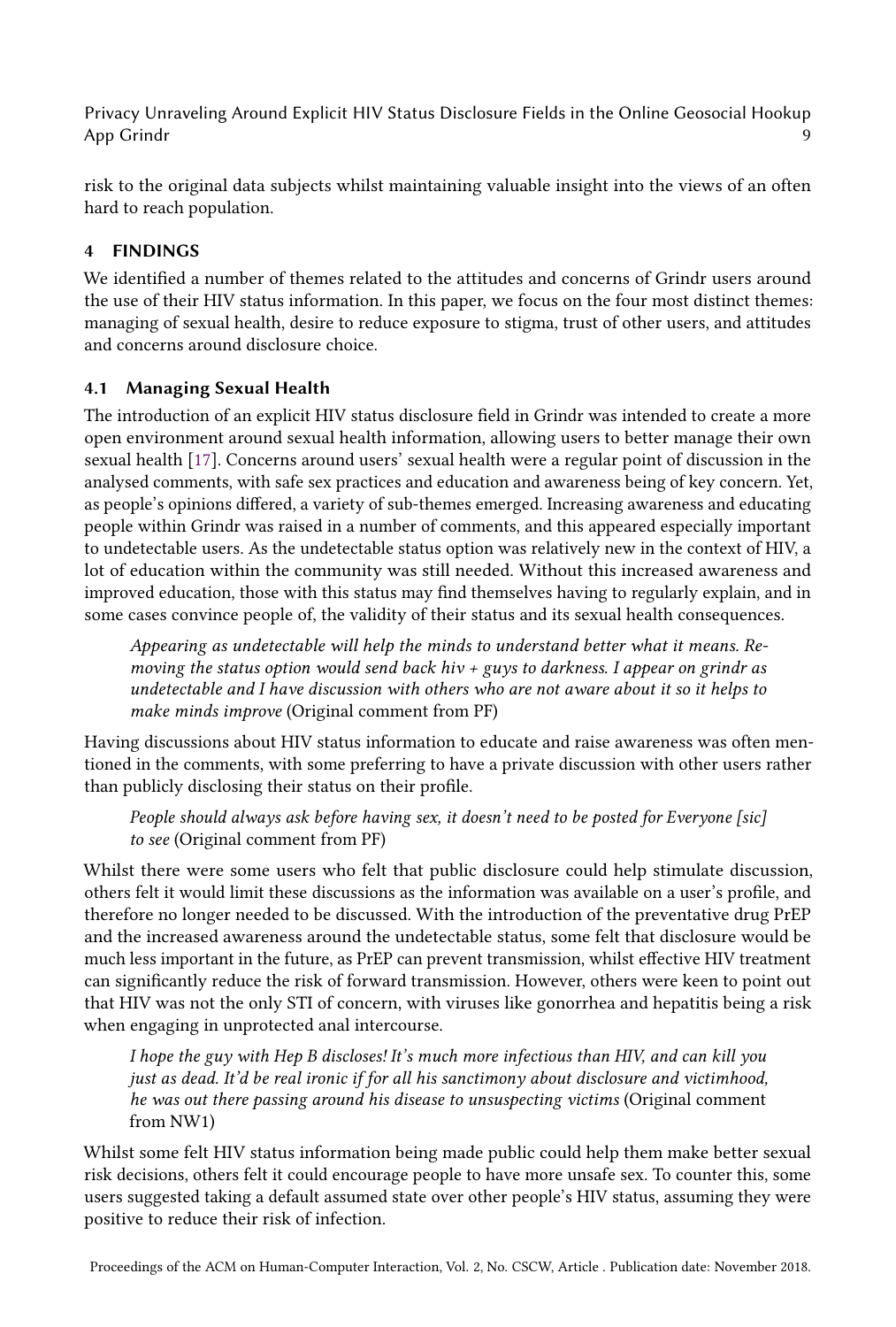HIV status is completely stupid. You should always assume that a new partner might be positive and practice safe sex. Saying someone is negative just encourages unsafe sex practices (Original comment from PF)

Clearly sexual health is an important issue for some Grindr users, especially as the application is predominately used for finding sexual hookups [\[61\]](#page-20-3). However, there were conflicting views around introducing HIV status information into Grindr, with some seeing it as a way of increasing awareness and reducing risk, whilst others held multiple contrasting views which we explore below.

# <span id="page-9-0"></span>4.2 Managing Stigma

Stigma was a significant theme that emerged from our analysis. Previous research finds that stigma can create a barrier to disclosure during sexual negotiations due to concerns of social exclusion and loss of sexual opportunity [\[47\]](#page-19-6). Our study supports these findings, but in addition we also find comments suggesting stigma could act to motivate disclosure for some users, as it could provide a way for them to reduce their stigma exposure. We found considerable concern related to the public disclosure of HIV status information on user profiles due to the stigma attached to HIV. There was concern that public disclosures would increase stigma rather than reduce it, and that it would disproportionally affect the subset of HIV positive users.

In my opinion it is awful to make people expose part of their medical record. This is sensiteve [sic], highly personal info. What is next? A full list of STDs check list? In many countries HIV comes with stigma so the only result of having this option on the app is to make most people lie about their status. It's dicsreminating [sic], racist even. I am not HIV+ but will soon delete Grindr if this goes as it is now. (Original comment from PF)

Supporting previous research, we found comments suggesting reduced sexual opportunity may be more likely if HIV status information was made public, with concerns that people would be stereotyped and rejected based on their perceived stereotype.

How does Grindr think that a system like this could possibly work? People are worried about being rejected and stereotyped. Do we really need to portray ourselves in that way? (Paraphrased comment from NW12)

However, not all users viewed this as a negative consequence of disclosure, with some identifying a stigma avoiding benefit. If they were to disclose their HIV positive status on their public profile, users who were uninterested in sexual contact with them could organically filter them out. The following comment from NW4 describes how he used the in-built block function to block users who are HIV positive. Whilst there was a general sense in the data that users are entitled to make their own private sexual risk decisions, comments like this were often stigmatising in nature.

Being HIV Negative is better. I would never ever have sex with someone HIV positive. I just block anyone who is + so I don't have to communicate to those people who made bad decisions (Original comment from NW4)

Some comments also suggested that public HIV status disclosure could provide HIV positive users with the means to make their own evaluations of users prior to engaging with them. For instance, some described being able to use this information to filter out HIV negative users, helping them avoid HIV based rejection.

I'm HIV+ and undetectable and I'd love to be able to have the option to look specifically for other HIV+ guys. I probably wouldn't use it all the time, but sometimes it's nice to look for someone knowing that you won't be rejected out of hand for having HIV (Original comment from NW1)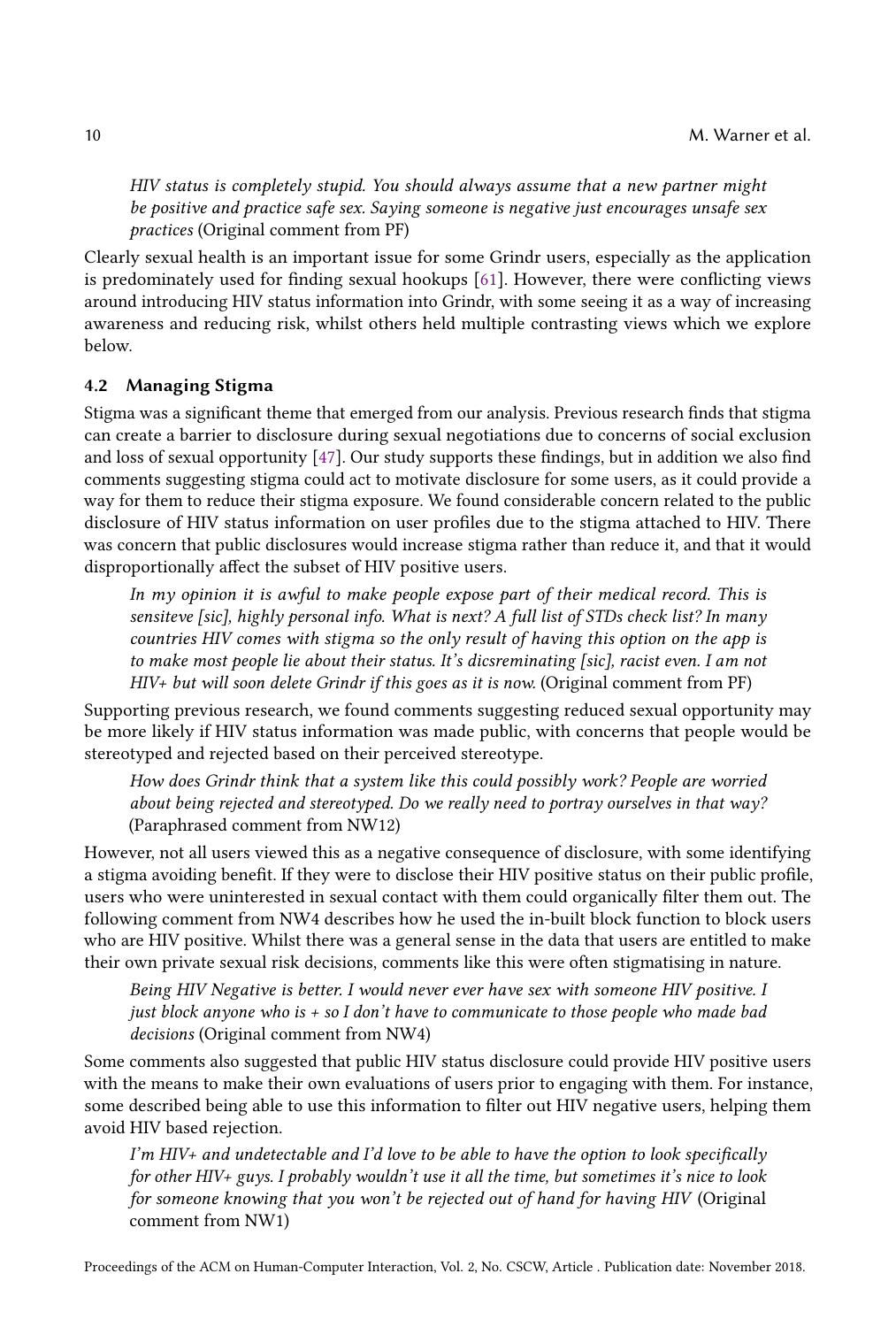Privacy Unraveling Around Explicit HIV Status Disclosure Fields in the Online Geosocial Hookup App Grindr 11 and 12 and 12 and 12 and 12 and 12 and 12 and 12 and 12 and 12 and 12 and 12 and 12 and 12 and 12 and 12 and 12 and 12 and 12 and 12 and 12 and 12 and 12 and 12 and 12 and 12 and 12 and 12 and 12 and 12 and 1

Finally, some users described how public HIV disclosure could help them normalise HIV; a longterm stigma reduction strategy. Some users felt that openness about a HIV positive status would help raise awareness, educate others, and enable the familiarity of seeing HIV positive users to reduce feelings of exceptionalism around HIV.

I think it's a right step in the direction for better public health awareness. HIV has always been stigmatized, but diagnoses are becoming more accepted with medical advances. Being positive is becoming more streamlined, but that doesn't happen if people don't talk about it (Original comment from NW4)

# <span id="page-10-0"></span>4.3 User Trust

The third theme that emerged from the data relates to trust in HIV status information being disclosed. Some comments raised concerns over the reliability of reported HIV status information due to users being uninformed, unaware, or deliberately misreporting their status to avoid being stigmatised. Trust in information disclosed due to uninformed users seems to centre around the field that allows users to disclose the date of their last HIV test. Some users reported concern at the number of reported last test dates they observed, which they considered to be out of date. Our findings suggest that reporting an out-of-date last date test could potentially devalue its corresponding HIV status, and result in undesirable signals that the user is not looking after their own sexual health. In these instances, out-of-date information appeared to act similarly to non-disclosures, causing privacy to unravel around both the last test date and reported HIV status, with stigmatising assumptions developing as a consequence of these out-of-date tests.

My other issue is the serious lack of information in the community. On a lot of profiles I see "tested negative \*six months ago\*" which seems to indicate these men think one test and they're good to go for long periods without retesting or don't care to (Original comment from NW1)

Men who are unaware of their HIV positive status was of particular concern to some. It was understood that by introducing HIV status information into Grindr, some men who were HIV positive but unaware might still be reporting to be HIV negative. One comment from NW8 expressed the view that this could "lead to a false sense of security" developing for people who overly rely on the information they see in Grindr and are less willing to discuss HIV in more intimate interactions. As reported above, some suggested evaluating the last test date alongside a user's declared status to assess the validity of the information, with the validity reducing as the elapsed time since the last test date increases.

that's a completely different situation from a guy who tested negative 6 months ago, and is actually telling the truth about that... but in 6 months he's barebacked 25 times and got infected and has a viral load of 300 trillion or so. THAT'S the guy you really need to worry about! (Original comment from NW6)

As our findings suggest, some HIV positive users felt stigmatised because of their status. These feelings of stigma could result in users misreporting their status as HIV negative, or negative on PrEP to avoid the stigma associated with a non-disclosure. In the longer term, this could have a negative impact on trust within the environment. Whilst Grindr provides users with a nondisclosure option, in the next section we present finding which suggests why some users may still act to misreport their status, rather than using this non-disclosure option.

As long as society continues to put a stigma on HIV, People will continue to be less honest about [their status]. Why would someone tell you the truth, when you are going to be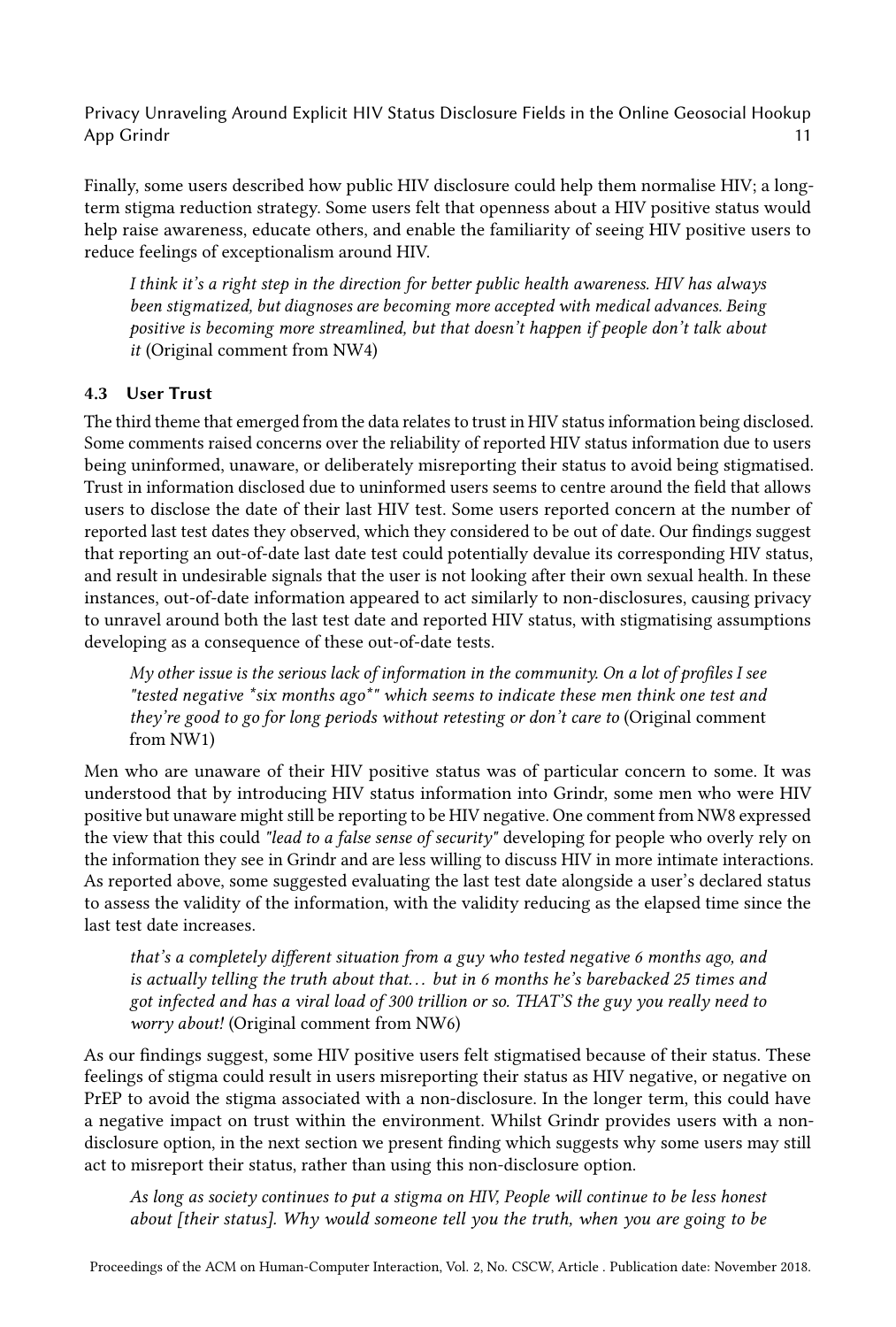mistreated. Lying about [status] isn't right but people mistreating or ostracized someone because [of] it isn't right either (Original comment from NW6)

#### 4.4 Providing Disclosure Choice

Control over access and flow of personal information online is a well-established factor affecting privacy concerns when interacting online [\[37,](#page-19-18) [67\]](#page-20-15). For Grindr users, an important element of control is disclosure choice over when and to whom information is disclosed; especially when that information is sensitive and potentially stigmatising. As our previously reported findings suggest, the stigma around HIV could lead some users to purposefully misreport their HIV status to avoid exposure to stigma. This is reflected in our findings, where users report their desire for HIV disclosure choice. In an environment where all users are expected to disclose, privacy unraveling around non-disclosures may limit this choice.

When all said and done, it's forced disclosure that I dislike, or the fact that HIV+ users are expected to self-disclose their status straight away. Why should they? (Paraphrased comment from NW8)

A number of comments identified the optional nature of the HIV disclosure field in Grindr, with a user from NW4 stating that: "It's an optional field that isn't harming anyone". However, the privacy sensitivities around HIV status differ between user groups, with higher sensitivities and disclosure costs associated with users disclosing a HIV positive status compared to those disclosing a HIV negative status. We identified support for this, with one person reflecting on the disclosure behaviours of Grindr users in his area. He described people disclosing their HIV negative status and last test date as a means of showing off to other users, whilst other comments show HIV positive users fearing stigma.

In my area, there seems to be a rush to show (off) your hiv negative status with the date and everything and I just don't like it. It's like giving yourself a pat on the back for being lucky or "better" than other people (Original comment from NW4)

In an environment where users act to increase their own desirability, the potential for privacy to unravel around users who choose not to disclose was discussed. Identifying the unequal sensitivities around this information, several comments raised concern that stigmatising signals could develop around non-disclosing users. It was mentioned by some that this could negatively impact on their right to choose, and their right to privacy.

Putting this option on a profile is prejudicial to those who are HIV positive but do not want to declare it publicly. By allowing users to state if they are negative or positive makes it seem that, if not completed, the user is actually positive. This option is, by default, against the private rights of those with HIV. (Original comment from PF)

However, these social assumptions were not universal, with some contrasting views also present. One comment from NW1 stated that enough "alternative possibilities" existed to stop people from drawing negative conclusions, whilst another user felt non-disclosure would simply indicate that the person had decided not to disclose.

I don't think that not posting one's status means he's positive. It just means the guy don't say nothing about his status. (Original comment from PF)

Privacy, and the right to choose is an important aspect of disclosure in any online environment. This is especially true within this context as it enabled people to manage their own concerns. For some, choosing not to disclose could be a way of avoiding stigma, while for others stigma could be avoided through disclosure. Either way, if disclosure choice is removed, privacy of the user is impacted which could have a negative impact on levels of trust around HIV information online.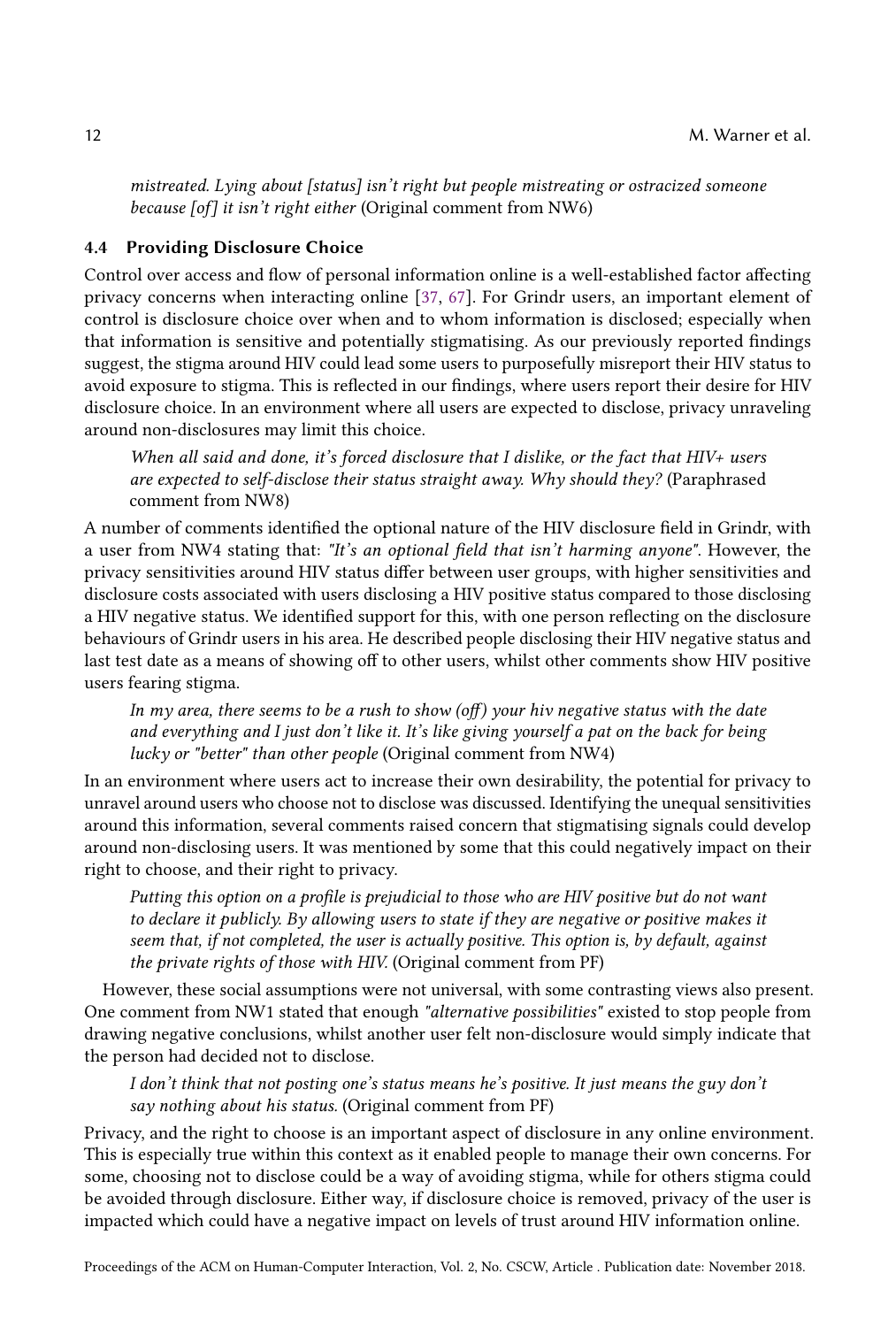# 5 DISCUSSION

The goal of this study was to explore user views of an HIV intervention integrated into a geosocial hookup app, and its potential to impact on user privacy. In this section, we first discuss some of the contrasting views identified in our analysis. We then explore the social impact of introducing HIV status information into an online geosocial hookup environment which reveals why some users may develop privacy concerns. In exploring the social impact, we identify a potential social privacy problem which could result in assumptions developing around users who choose not to disclose. Finally, using four previously identified limits to privacy unraveling [\[50\]](#page-19-3), we propose a number of descriptive conceptual designs to provide a first look at how these limits could be applied in design within this context.

# 5.1 Understanding Users

Our analysis identified three main groups with varying views related to this HIV intervention: (1) The first group which we refer to here as the privacy group was concerned that the public disclosure of their HIV status information could lead to increased exposure to stigma, or that Grindr was an inappropriate environment to disclose such information. Our findings are consistent with previous studies which report fear of rejection [\[19,](#page-18-12) [68\]](#page-20-10) and privacy concerns related to HIV stigma [\[1,](#page-17-0) [30,](#page-19-7) [56\]](#page-20-11) as being reasons to withhold the disclosure of their HIV status information. We found this to be particularly pertinent in the case of public disclosure where much less control over the dissemination of the information is afforded to the individual. As such, this group indicated a preference for one-to-one HIV related discussions to increase disclosure control. (2) The second group consisted of HIV positive users who identified a potential benefit to publicly disclosing their HIV status to others as it provided them with a means of reducing their stigma exposure. When contacting and being contacted by other users, they expressed uncertainty over how their HIV status would be perceived. Supporting previous research [\[18\]](#page-18-19), we found this group utilising public disclosure to reduce this uncertainty, allowing them to organically filter and be filtered out by individuals with whom they were at greater risk of HIV related stigma and rejection. We also found support for previous research [\[20,](#page-18-10) [47\]](#page-19-6) that some users within this group disclose publicly to help them reduce HIV related stigma and to normalise HIV through a more open disclosure approach. (3) Finally, some HIV negative users who were concerned about being infected with HIV viewed the publicly disclosed HIV status of others as a way of avoiding contact with HIV positive individuals, with the aim of lowering their risk of infection [\[68\]](#page-20-10).

# 5.2 Limiting Social Interactions through Public Disclosures

Of the three main groups identified, two groups suggested public disclosure of their HIV status could reduce their stigma exposure or reduce their perceived sexual risk. The privacy group reported a preference for restricting this information to one-to-one interactions. Whilst the focus of this study was on public HIV disclosure using this explicit HIV disclosure field, we are currently conducting a follow-up study to explore disclosure strategies which include these one-to-one interactions. In this section, we aim to understand the potential impact of failing to respect the views of this privacy group and explore the potential limitations they face when interacting in this environment if their privacy is violated.

When privacy is understood as a functional requirement for identity management, associating sensitive, potentially stigmatising information to an existing online identity could cause concerns that identity will become disrupted. When interacting in any online social environment, uncertainty exists over how information being disclosed about the self will be perceived by others and whether that information will be managed appropriately [\[49\]](#page-19-19). For example, in Emlet's [\[22\]](#page-18-20) interview study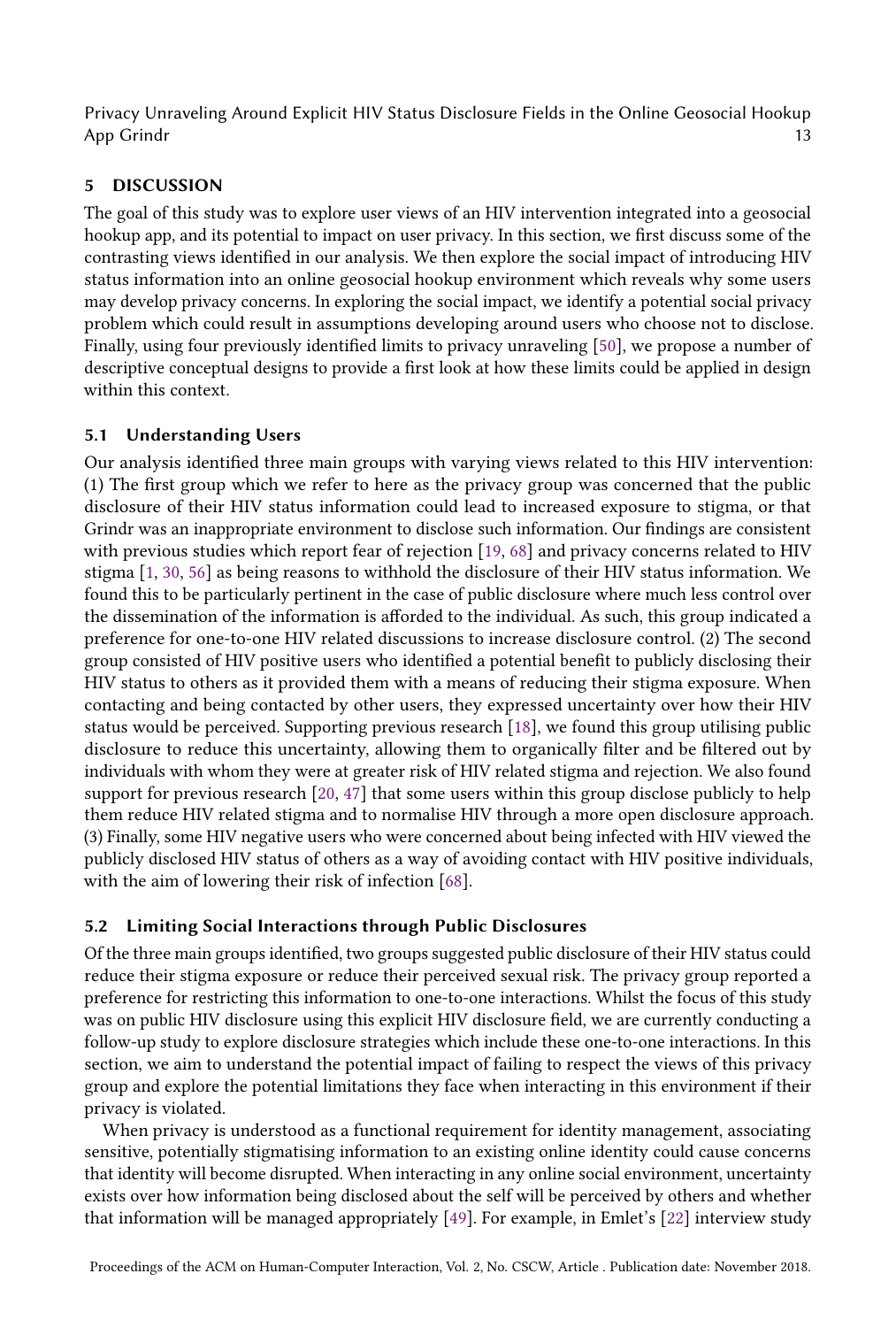with HIV positive individuals, they found 25% of their participants had the confidentiality of their HIV status violated by others at some point.

Uncertainty over the functionality of online social environments, the social norms present, and the users operating in these environments is likely to reduce through observational learning [\[6,](#page-18-21) [69\]](#page-20-16). These interactions could help users develop confidence in their environment and interactions prior to disclosure. As an example, the immediacy with which someone requests personal information and the way they ask, is feedback which may help them in forming opinions and trust. This is reduced when individual disclosure choice is removed. This can be especially pertinent in the context of HIV, with our findings supporting previous research which shows users being concerned about the social stigma HIV creates, and the rejection it can cause [\[19,](#page-18-12) [68\]](#page-20-10). A study found recently diagnosed MSM experiencing higher rates of mental illness in the 12 months post diagnosis [\[60\]](#page-20-2). As such, research has identified the need to support these individuals by fostering positive interactions during this period [\[62\]](#page-20-1).

Respecting the privacy of this group would provide them with more control and choice over when and who they disclose to. However, disclosure choice is not limited to when, who or even if information is revealed, but also how the information is relayed. Disclosing an HIV positive status often perceived as a socially undesirable attribute – is not consistent with people's initial interaction goals of maximising social desirability [\[28\]](#page-19-20). Gradual, mutual self-disclosures can help develop trust between users, reducing uncertainty over how the other person may respond to new information. Self-disclosing within an emotionally constructed, contextualised narrative allows users to better manage the impressions they give-off. Public disclosures - often void of these narratives - may lead the information receiver to develop their own narrative and, where a person holds out-of-date or even stigmatising views of HIV, the narrative they develop may align with those views, and increase their risk of rejection. Our findings suggest HIV positive respondents could mitigate this by disclosing later on in the interaction in more intimate one-to-one conversations (private chats). This could increase disclosure control, and allow them to shape their own narrative. This may also provide an opportunity to educate those with less knowledge and awareness of HIV. However, if these users feel unable to keep this information private using the options currently available, this form of disclosure choice becomes limited.

When disclosure choice is limited, users may develop other strategies to keep their information private. As our findings and previous literature have shown [\[14\]](#page-18-13), the fear of rejection individuals face as a result of HIV related stigma may lead users to misreport their HIV status. Whilst introducing this information into Grindr and similar environments could have a positive impact, it is important that information being disclosed is reliable. If users who feel unable to disclose are limited in their non-disclosure choice, this has the potential to increase HIV status misreporting. For this reason, we focus on non-disclosure choice and explore the potential impact privacy unraveling can have, and ways in which this effect can be reduced.

#### 5.3 "Unraveling" HIV Non-Disclosures

The privacy group reported being concerned at the public nature in which their HIV status would be available. As discussed, publicly disclosing sensitive information can limit a person's ability to manage their identity and could inhibit aspects of social interaction. To avoid this, the privacy group have the option to select 'Do not show', allowing them to keep their HIV status private. However, consistent with previous findings [\[52\]](#page-20-17), the unequal costs to disclosure between HIV positive and negative states have the potential to cause social assumptions to develop, creating stigmatising signals. We identify this as the privacy unraveling effect [\[50\]](#page-19-3) occurring in an online social environment where individuals are utilising signals (through disclosure) to maintain their social desirability. The Universal Design principle of Equitable Use states that a system should be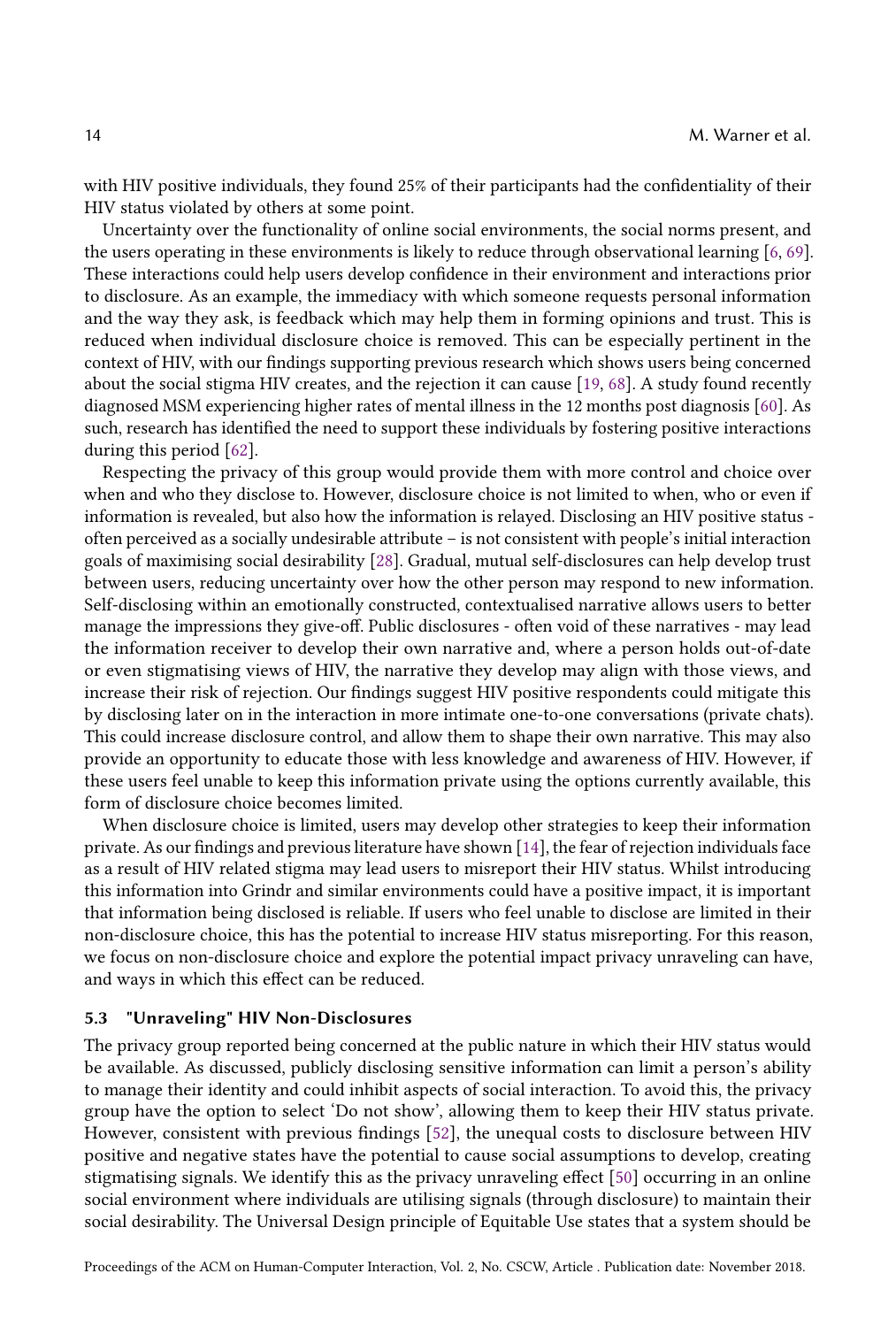designed in such a way that it neither disadvantages nor stigmatises any group of users [\[9\]](#page-18-2). The unequal sensitivity of HIV status information across users mean that requesting users to publicly disclose using this current design could violate this principle and limit the reality of disclosure choice for users wishing to keep their status undisclosed.

The appropriateness of sharing sensitive and often stigmatising health data in an online environment like Grindr was questioned in some comments. Contextual inappropriateness, as well as stigma associated with HIV could affect HIV positive and negative users alike, both of whom may prefer not to disclose their status publicly. Our findings suggest users may feel increased pressure to disclose their status through fear of non-disclosure creating stigmatising signals. Unless positive users misreport their status as being either negative, or perhaps even negative on PrEP, the privacy unraveling effect could result in stigma being attached similarly to both disclosed and non-disclosed states. Similarly with increased usage of PrEP and the stigma associated with the preventative drug [\[29,](#page-19-9) [38\]](#page-19-10), users may feel pressured to disclose where non-disclosure attracts stigma. However, it is important to note that this unraveling effect may differ across cultures. As our data was collected from English language, western media outlets, it is likely to have a cultural bias. A future study exploring the cultural impact of these effects will be conducted.

## 5.4 Designing out Privacy Unraveling

In this section of the paper, we draw on Peppet's [\[50\]](#page-19-3) four limits to privacy unraveling to propose a set of descriptive conceptual public HIV status disclosure designs. We use these conceptual designs to explore the potential benefits and restraints of using these unraveling limits in this context, to explore more detailed segregation of the limits, and to stimulate further research and discussion around privacy unraveling within the privacy and social computing communities. The conceptual design artefacts developed are not intended to change the outcome of the intervention, but to increase the privacy it affords users who prefer to keep their HIV status information undisclosed. As such, we focus the design of these artefacts on marginalised groups who experience higher risk of social stigma.

5.4.1 Transaction Cost. The first limit of privacy unraveling occurs when the cost of disclosing is increased, limiting the signal created through non-disclosure. In effect, increasing transactional cost for HIV negative users is intended to artificially re-balance the cost of HIV status disclosure. We propose a more detailed segregation of transaction cost than Peppet, proposing two subcategories (financial and time) to artificially inflate transaction cost. In making the disclosure of a desirable attribute more difficult or costly, other users may assume non-disclosure is a result of these associated disclosure costs, rather than inferring an undesirable attribute.

To increase the financial cost of disclosing HIV status information, disclosure could be limited to "premium" users who pay for using the app. Most dating applications, including Grindr, provide users with the ability to pay for membership to remove adverts and increase functionality. The aim of this design is to reduce the stigma signal associated with non-disclosure of HIV status by associating a financial cost with disclosing. However, restricting disclosure to paid users would also limit the numbers disclosing and engaging with the intervention which could reduce the intervention's overall effectiveness. Additionally, if a sufficient portion of users utilise the premium service to disclose a negative HIV status, this could stigmatise and, thus, disadvantage people who are unwilling or unable to pay for premium features.

Alternatively, we suggest a time transactional cost approach by implementing a pre-disclosure friction that requires the user's attention and interaction. Our findings in section [4.2](#page-9-0) suggest a requirement exists to educate and raise awareness around HIV within this environment, to help reduce HIV related stigma. Therefore, we propose integrating an educational element within the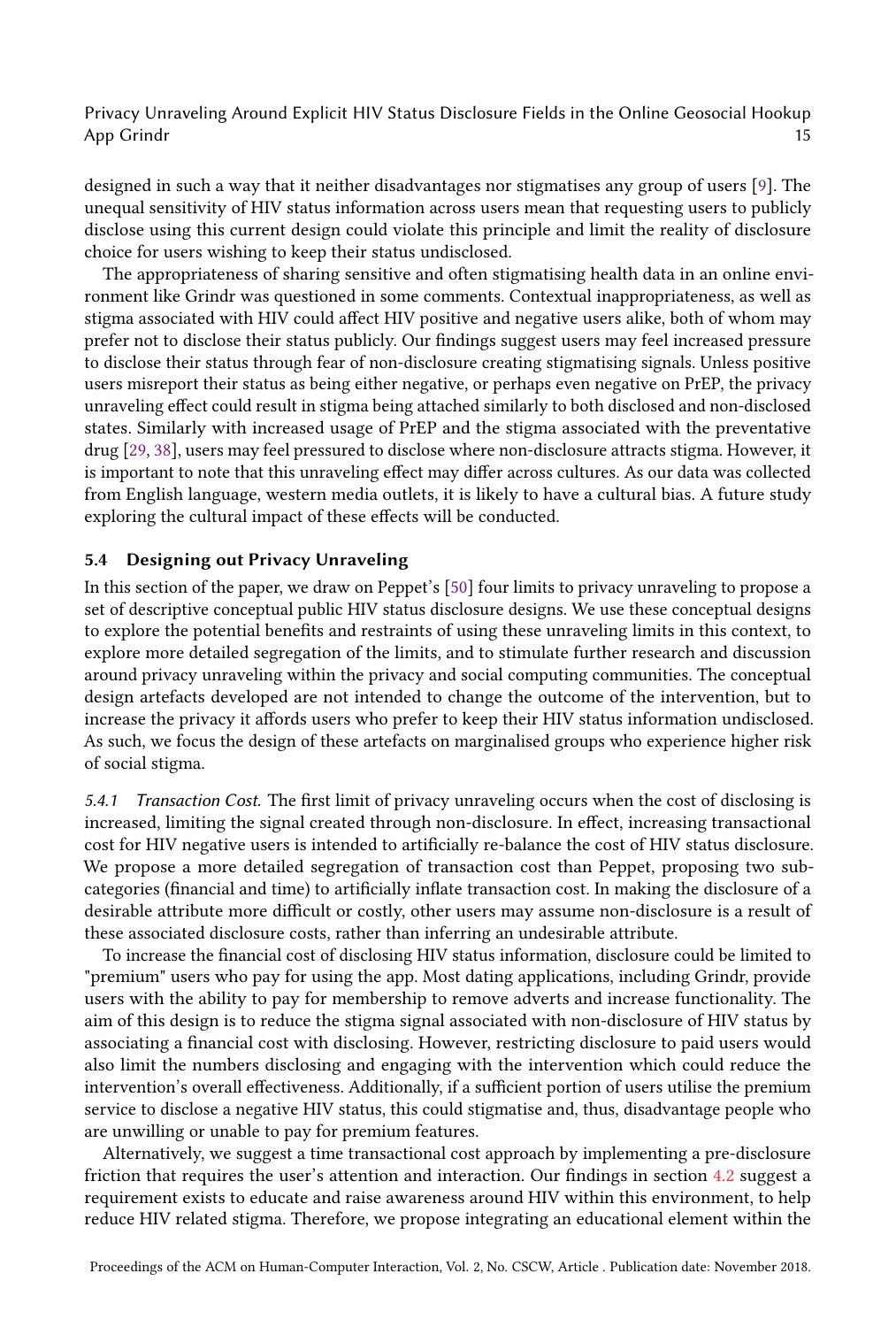HIV disclosure process. For example, if a user decided to disclose their HIV status, they could be required to watch an educational video or to scroll through a series of educational screens or quizzes prior to disclosing. This could act as a transactional time cost that could both educate and limit the privacy unraveling effect. Unlike the financial solution, this does not limit the disclosure function to a sub-set of users, but instead serves as an educational and HIV awareness feature. For the two groups who choose to disclose, this design would not inhibit them in doing so except for the slight increase cost in time required.

5.4.2 Unverifiability of Ignorance. Another method of limiting unraveling is to make it more difficult for the signal receiver to verify that the concealing party (signal sender) is aware of the state of their own attribute, which in this case is their HIV status. For example, Alex would be unable to unravel Bob's HIV status if Alex was unable to verify that Bob knew his own status. One method of implementing this into design would be to introduce an explicit 'I don't know' HIV status option, designed to create uncertainty over the awareness the user has of their own status. There are however a number of problems with this approach. Firstly, if a user publicly states that they are unaware of their own HIV status, our findings in section [4.3](#page-10-0) show how this could create an undesirable signal that they are not taking care of their sexual health. Secondly, if used by an HIV positive user, it would be an inaccurate statement.

An alternative approach again draws on time, but in this design it is used to artificially increase unverifiability of ignorance. In our findings in section [4.3](#page-10-0) we found trust in a reported HIV negative status can reduce when the last test date has elapsed beyond a certain point. Therefore, this approach implements an idle period against a person's HIV negative status so a person's status would change independently to "undisclosed" after a certain amount of time, e.g. 6 months (in line with existing HIV testing guidance). This would allow users who do not want to disclose their status to disguise themselves as people who haven't spotted that their profile idled back to the undisclosed state. For HIV negative users, it would also promote a periodic sexual health check. For HIV positive users who choose to disclose, their status would not need to be reset and could remain static to avoid having to repeat this unnecessary disclosure step. Whilst this could lead to stigma for users who do not keep their profile up-to-date, this stigma would only be likely if the majority of other users frequently updated their profile information.

5.4.3 Inability to Accurately Infer the Negative. The third limitation occurs when it is not possible to accurately infer an undesirable attribute through non-disclosure. Previous attempts have been made to introduce ambiguity into the HIV disclosure process which could help reduce users' ability to infer undesirable attributes. One real-time MSM dating website requires all of their users to disclose their HIV status, but provides an optional "Ask Me" flag to limit disclosure to others [\[34\]](#page-19-21). This removes the non-disclosure state but replaces it with an "Ask Me" state. Whilst this does set itself apart from the more traditional approaches of providing a non-disclosure option, a state still exists around which undesirable assumptions can be inferred. Drawing on this approach, our design concept uses similar ambiguities, but includes data clustering to remove these single non-disclosure states. An example of this would be information grouping, allowing users to mark a group of fields as undisclosed rather than each individually. It is important to note here that HIV status information is not the only information type that is subject to social stigma within these environments. Age, relationship status, ethnicity, height and other information types can be a cause of stigma [\[33\]](#page-19-22), or even stigma upon stigma (e.g. an older HIV positive man may be stigmatised for his age as well as his HIV status). Some of these information types could be approximately inferred from a user's profile picture if their facial features are visible (e.g. age, ethnicity), whereas others such as HIV status cannot. This design could create uncertainty over all the explicit fields the user is unwilling to disclose publicly which cannot otherwise be inferred, reducing the accuracy around inferences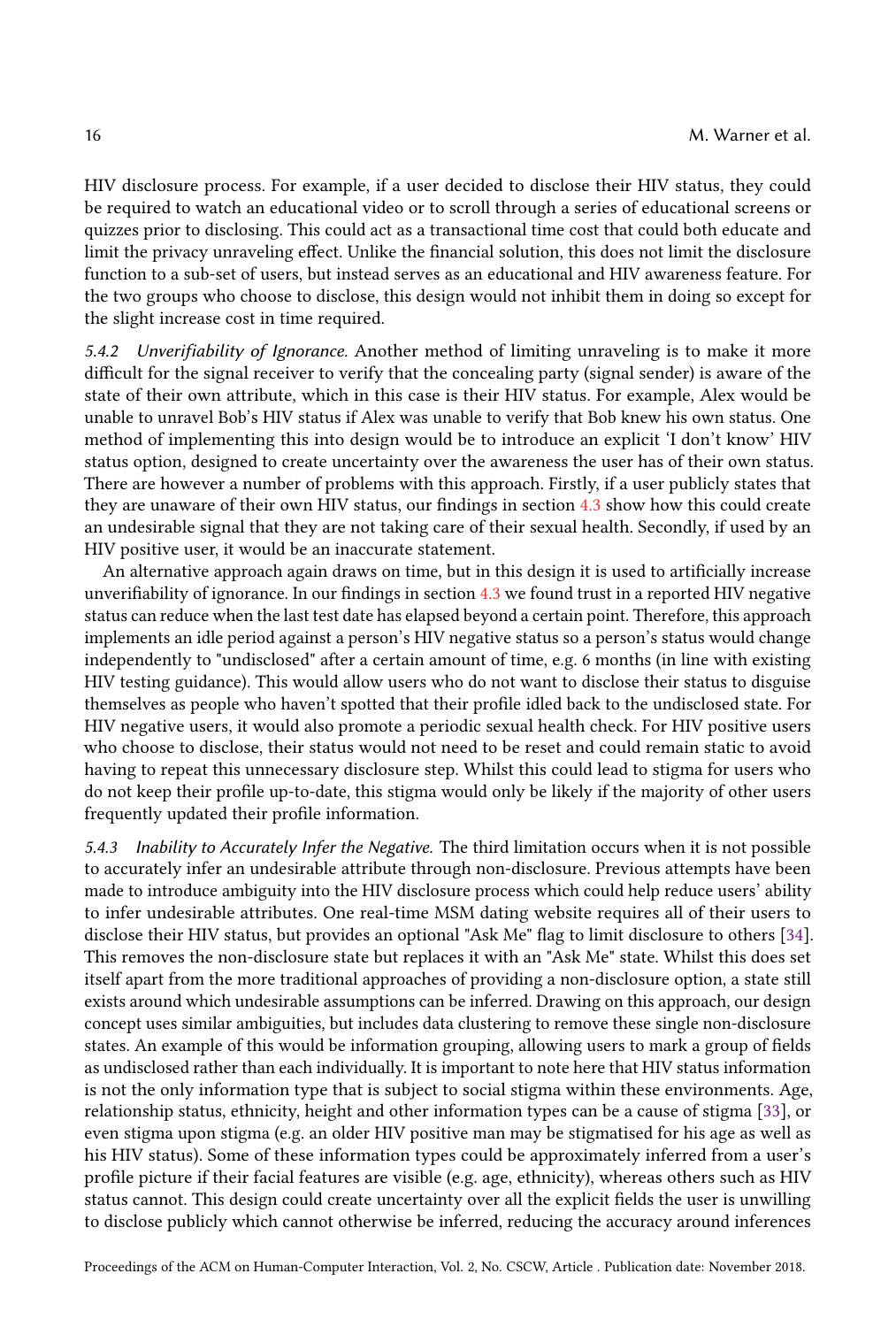made, whilst at the same time allowing disclosure of information for those who choose to make it public.

5.4.4 Norms. The final limit of privacy unraveling can occur when norms develop around nondisclosures. Previous research identified disclosure norms which have developed around the exchange of pictures in MSM hookup apps, with some conversations being dependent on the exchange of personal pictures (e.g. "no pic no chat") and certain requirements being applied to these pictures (e.g. "no headless torsos") [\[63\]](#page-20-18). However, around HIV status information, apps like Grindr could encourage norms to develop within their environments by removing the option to disclose an HIV negative status, e.g. providing disclosure options for every status other than HIV negative and negative on PrEP, effectively allowing only positive users to disclose. The benefit of this approach would be a limitation of the unraveling effect, as stigmatising assumptions would be much less likely to develop around non-disclosure when not all disclosure options are available within the explicit field. However, removing the option for HIV negative users would limit engagement with the intervention, and may further isolate HIV positive users who would be singled out when disclosing their status. Alternative HIV reporting models have been introduced in other MSM dating environments that move away from explicit HIV negative status disclosure. The dating app Scruff for example does not provide users the option to disclose HIV status information, instead it asks users to disclose their safer sex practices i.e. Condoms, PrEP, Treatment as Prevention (TasP). Interestingly they also build ambiguity into their design by not explicitly stating whether these safer sex practices are ones the user is adhering to, or practices they are looking for in others. This approach however would disadvantage HIV positive users who disclose publicly to avoid HIV related rejection, as well as HIV negative users wanting to be open about their status and aware of the status of others.

5.4.5 Cultural Signals. Whilst not a limit of unraveling, designers could also consider ways to reduce the stigmatising costs of disclosing a HIV positive status within these types of geosocial hookup applications. Previous efforts have been made to attempt culture changes in MSM dating environments by asking users to pledge to live "stigma free lives" [\[42\]](#page-19-23). Whilst this would not limit the unraveling effect around non-disclosures, it might reduce the cost of unraveling if it occurred, through reduced social stigma associated to the undesirable attribute.

# <span id="page-16-0"></span>6 LIMITATIONS

The use of online comments has limitations. For instance, these findings are based on self-reported behaviours and motivations which may not translate into actual in situ behaviours. Using this data source removes the ability to direct the conversation, limiting the scope to the discussions raised by participants. Participants are also self-selecting, and could consist of a group who are more dominant in certain discussions, leaving the voices of the broader audience to remain comparatively quiet, homogenising the debate [\[3\]](#page-17-2). The often anonymous nature of these spaces make it difficult to ascertain demographic information, and as our study used comments from English language, western news outlets, certain demographics are likely to be underrepresented. The comments are also limited to details those commenting feel comfortable disclosing in an online public space which should be given special recognition when conducting research around a sensitive topic. However, the anonymous nature of these online spaces may provide an environment where individuals feel more able to discuss certain topics, although this anonymity may also lower the quality of the discourse [\[35\]](#page-19-24).

As such, studies using online comments as a data source are not necessarily generalisable to the wider population, although they may generalise to a smaller segment of the population [\[36\]](#page-19-17), and so to help support our findings, where possible we evaluate them with previous research. We also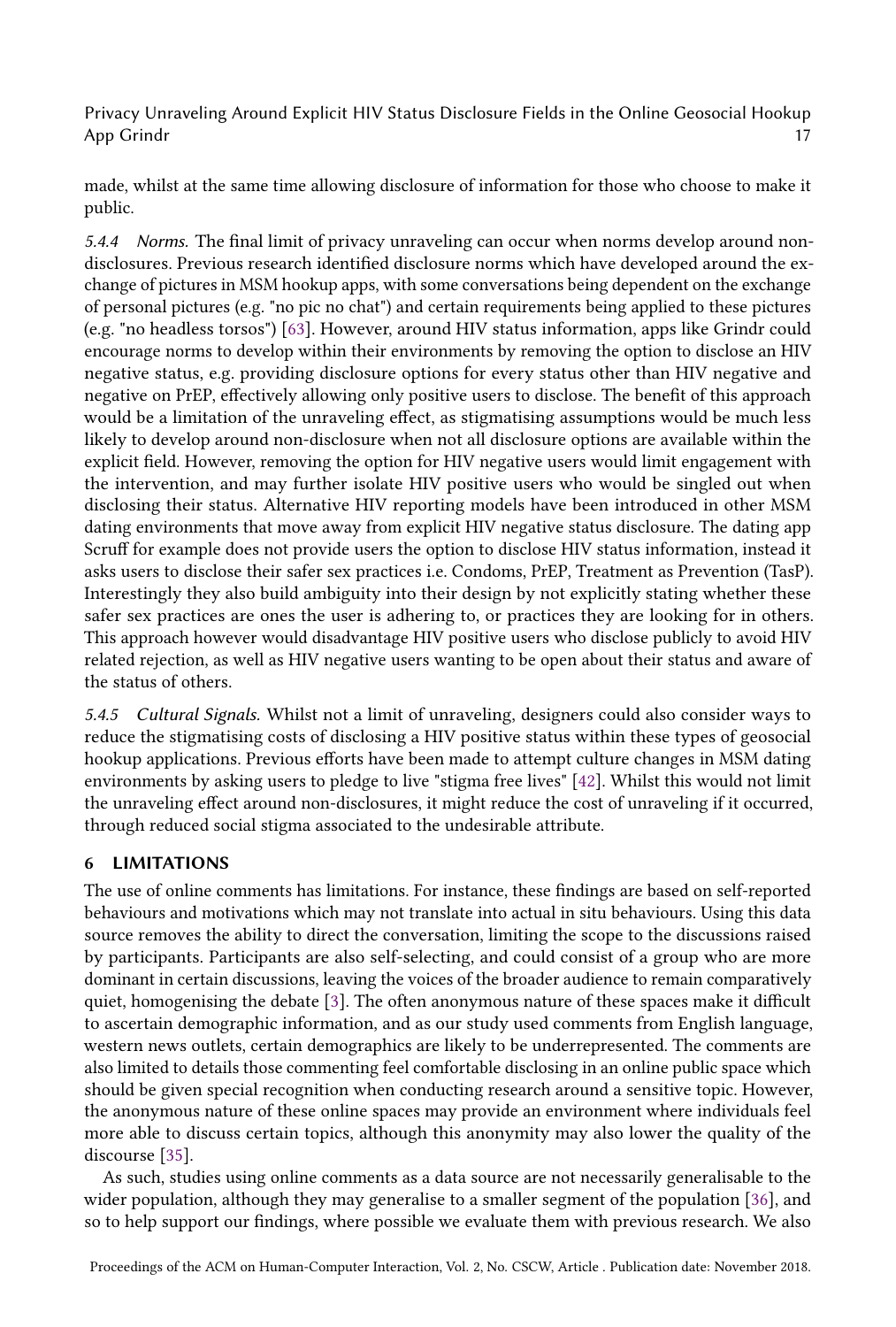suggest further work presented in section [7](#page-17-3) which could be conducted to externally validate our claims.

## <span id="page-17-3"></span>7 FURTHER WORK

In conducting this research, we have identified several areas of further research which could help develop our understanding of privacy unraveling within the privacy and social computing fields. Firstly, we suggest the development of a quantitative measure for evaluating the level of privacy unraveling that exists around sensitive data in online social environments. This would allow future researchers to evaluate unraveling reducing designs such as those proposed in this paper. Using this measure, we recommend that HIV disclosure designs in existing MSM dating applications be evaluated alongside alternative prototype designs, allowing us to further investigate unraveling limitations. We are conducting an in-depth interview study with HIV positive and negative users to understand the implications of the unraveling effect in greater depth. This follow-up study will provide a better understanding of how users develop strategies around signals that develop within these online environments. Finally, we propose an observation study to explore the external validity of our findings which, currently rely on self-reported data.

## 8 CONCLUSIONS

In this paper, we present the findings from an online qualitative analysis of online comments about an HIV intervention that was integrated into the online geosocial hookup app Grindr. Our analysis identified privacy concerns when linking sensitive health information to an existing online identity due to the stigma that HIV attracts. We found this stigma can create a barrier to disclosure, with some users choosing to keep their HIV status information private to reduce their stigma exposure, which supports previous research. In addition to this, we also found that fear of being stigmatised could cause some men to publicly disclose to allow them to organically filter out, or be filtered out by users from whom they were at greater risk of HIV related stigma and rejection. Where users preferred to keep their HIV status information private, we identified a potential limit to the non-disclosure options that Grindr provides. We found that the HIV status of users who choose not to disclose can sometimes be inferred through their non-disclosure decision, an effect known as privacy unraveling. To address this, we reviewed four methods that can limit this effect [\[50\]](#page-19-3), for which we developed a number of sub-categories and descriptive conceptual designs to explore the potential for these limits to be applied in design within this context. By doing so, we extend the literature on privacy unraveling and identify a new application domain within online social environments.

#### ACKNOWLEDGMENTS

This work is partially funded by the EU Horizon 2020 research and innovation program under the Marie Skłodowska-Curie Action ITN grant agreement No 675730 and the University College London (UCL) Department of Computer Science.

# REFERENCES

- <span id="page-17-0"></span>[1] Barry D. Adam, James Murray, Suzanne Ross, Jason Oliver, Stephen G. Lincoln, and Vicki Rynard. 2011. Hivstigma.com, an innovative web-supported stigma reduction intervention for gay and bisexual men. Health Education Research 26, 5 (2011), 795–807. <https://doi.org/10.1093/her/cyq078>
- <span id="page-17-1"></span>[2] Ann Adams and M. Angela Sasse. 2001. Privacy in multimedia communications: Protecting users, not just data. In People and Computers XV—Interaction without Frontiers (2001), 49–64. [http://link.springer.com/chapter/10.1007/](http://link.springer.com/chapter/10.1007/978-1-4471-0353-0_4) [978-1-4471-0353-0\\_4](http://link.springer.com/chapter/10.1007/978-1-4471-0353-0_4)
- <span id="page-17-2"></span>[3] Steffen Albrecht. 2006. Whose voice is heard in online deliberation?: A study of participation and representation in political debates on the internet. Information, Community and Society 9, 1 (2006), 62–82.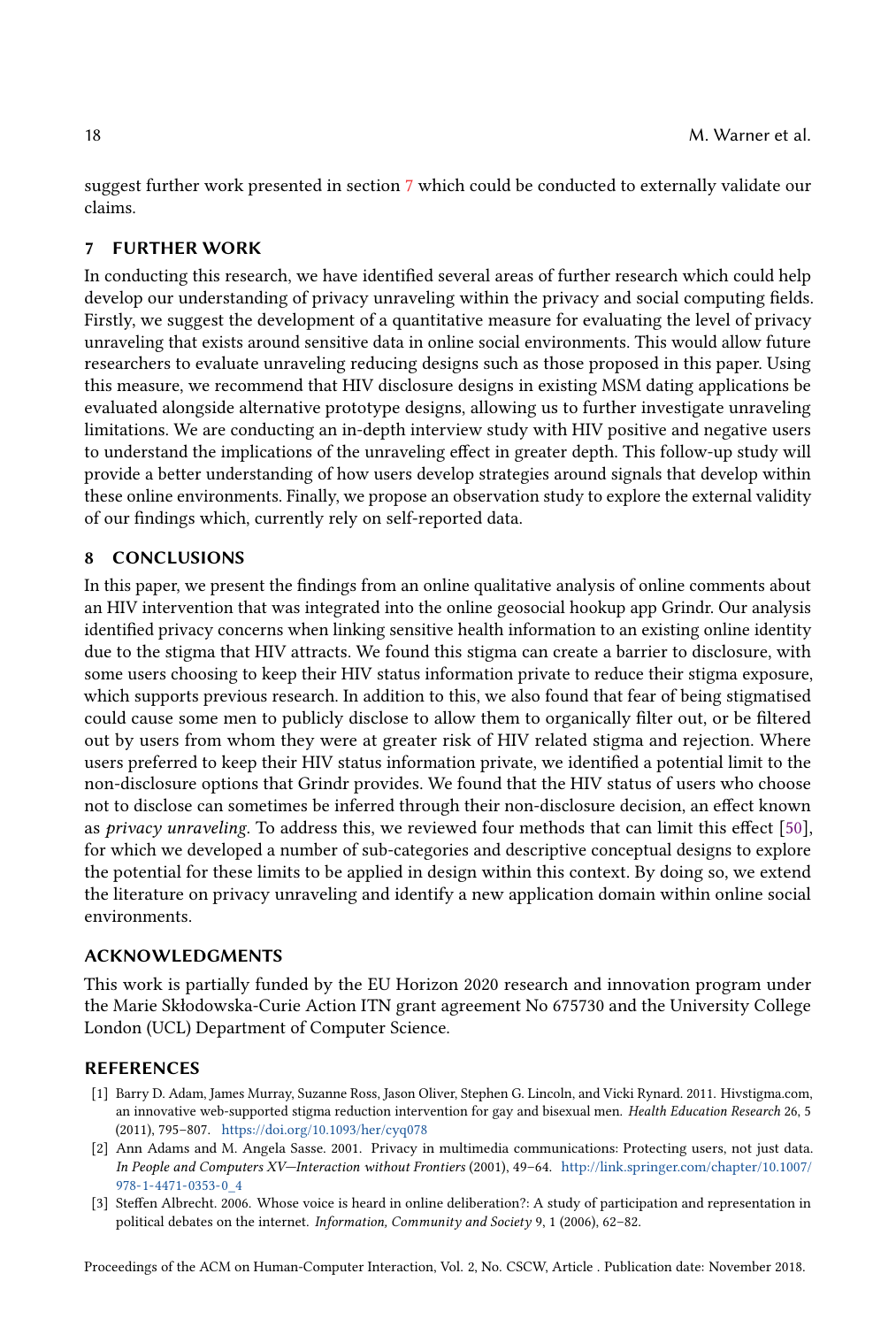- <span id="page-18-9"></span>[4] Nazanin Andalibi and Oliver L Haimson. 2016. Understanding Social Media Disclosure s of Sexual Abuse Through the Lens es of Support Seeking and Anonymity. In Proceedings of the 2016 CHI Conference on Human Factors in Computing Systems. ACM.
- <span id="page-18-7"></span>[5] Andrew Anglemyer, George W Rutherford, Rachel C Baggaley, Matthias Egger, and Nandi Siegfried. 2011. Antiretroviral therapy for prevention of HIV transmission in HIV-discordant couples. JAMA 310, 15 (2011), 1619–1620. [https:](https://doi.org/10.1002/14651858.CD009153.pub2) [//doi.org/10.1002/14651858.CD009153.pub2](https://doi.org/10.1002/14651858.CD009153.pub2)
- <span id="page-18-21"></span>[6] Tamar Ashuri, Shira Dvir-Gvisman, and Ruth Halperin. 2018. Watching Me Watching You: How Observational Learning Affects Self-disclosure on Social Network Sites? Journal of Computer-Mediated Communication 23, 1 (2018), 34–68. <https://doi.org/10.1093/jcmc/zmx003>
- <span id="page-18-1"></span>[7] Lisa M. Baumgartner. 2007. The Incorporation of the HIV/AIDS Identity Into the Self Over Time. Qualitative Health Research 17, 7 (2007), 919–931. <https://doi.org/10.1177/1049732307305881>
- <span id="page-18-16"></span>[8] Volker Benndorf, Dorothea Kübler, and Hans Theo Normann. 2015. Privacy concerns, voluntary disclosure of information, and unraveling: An experiment. European Economic Review 75 (2015), 43–59. [https://doi.org/10.1016/j.](https://doi.org/10.1016/j.euroecorev.2015.01.005) [euroecorev.2015.01.005](https://doi.org/10.1016/j.euroecorev.2015.01.005)
- <span id="page-18-2"></span>[9] David Benyon. 2014. Designing Interactive Systems: A comprehensive guide to HCI, UX and interaction design, 3/E.
- <span id="page-18-6"></span>[10] Daniela Bezemer, Frank de Wolf, Maarten C Boerlijst, Ard van Sighem, T Deirdre Hollingsworth, Maria Prins, Ronald B Geskus, Luuk Gras, Roel A Coutinho, and Christophe Fraser. 2008. A resurgent HIV-1 epidemic among men who have sex with men in the era of potent antiretroviral therapy. Aids 22, 9 (2008), 1071–1077. [https://doi.org/10.1097/QAD.](https://doi.org/10.1097/QAD.0b013e3282fd167c) [0b013e3282fd167c](https://doi.org/10.1097/QAD.0b013e3282fd167c)
- <span id="page-18-14"></span>[11] Jeremy Birnholtz, Colin Fitzpatrick, Mark Handel, and Jed R Brubaker. 2014. Identity, Identification and Identifiability: The Language of Self-Presentation on a Location-Based Mobile Dating App. To Appear in Proc. MobileHCI 2014 (2014), 3–12. <https://doi.org/10.1145/2628363.2628406>
- <span id="page-18-18"></span>[12] Virginia Braun and Victoria Clarke. 2008. Using thematic analysis in psychology. Qualitative Research in Psychology 3, October 2012 (2008), 37–41. <https://doi.org/10.1191/1478088706qp063oa>
- <span id="page-18-4"></span>[13] AE Brown, S Nash, N Connor, PD Kirwan, D Ogaz, S Croxford, D De Angelis, and VC Delpech. 2017. Towards elimination of HIV transmission, AIDS and HIV-related deaths in the UK. HIV medicine (2017).
- <span id="page-18-13"></span>[14] Alex Carballo-Diéguez, Michael Miner, Curtis Dolezal, B. R Simon Rosser, and Scott Jacoby. 2006. Sexual negotiation, HIV-status disclosure, and sexual risk behavior among latino men who use the internet to seek sex with other men. Archives of Sexual Behavior 35, 4 (2006), 473–481. <https://doi.org/10.1007/s10508-006-9078-7>
- <span id="page-18-11"></span>[15] Stephenie R. Chaudoir and Jeffrey D Fisher. 2010. The disclosure processes model: Understanding disclosure decision making and postdisclosure outcomes among people living with a concealable stigmatized identity. Psychological Bulletin 136, 2 (2010), 236–256. <https://doi.org/10.1037/a0018193>
- <span id="page-18-0"></span>[16] Jeremy Y Chow and Jeffrey D Klausner. 2018. Use of geosocial networking applications to reach men who have sex with men: progress and opportunities for improvement.
- <span id="page-18-3"></span>[17] JD Davids. 2016. Grindr, Largest Gay Hookup App, Adds Fields for HIV Status, Undetectable, and PrEP Use. [http:](http://www.thebody.com/content/78739/grindr-largest-gay-hookup-app-adds-fields-for-hiv-.html) [//www.thebody.com/content/78739/grindr-largest-gay-hookup-app-adds-fields-for-hiv-.html](http://www.thebody.com/content/78739/grindr-largest-gay-hookup-app-adds-fields-for-hiv-.html)
- <span id="page-18-19"></span>[18] Mark Davis, Graham Hart, Graham Bolding, Lorraine Sherr, and Jonathan Elford. 2006. E-dating, identity and HIV prevention: Theorising sexualities, risk and network society. Sociology of Health and Illness 28, 4 (2006), 457-478. <https://doi.org/10.1111/j.1467-9566.2006.00501.x>
- <span id="page-18-12"></span>[19] Valerian Derlega, Kathryn Green, Julianne Serovich, and William Elwood. 2002. Perceived HIV-related Stigma and HIV Disclosure to Relationship Partners after Finding Out about the Seropositive Diagnosis. Journal of Health Psychology 7, 4 (2002), 415–432.
- <span id="page-18-10"></span>[20] Valerian J Derlega, Barbara A Winstead, Kathryn Greene, Julianne Serovich, and William N Elwood. 2004. Reasons for HIV disclosure/nondisclosure in close relationships: Testing a model of HIV–disclosure decision making. Journal of Social and Clinical Psychology 23, 6 (2004), 747–767.
- <span id="page-18-8"></span>[21] Deborah Donnell, Jared M. Baeten, James Kiarie, Katherine K. Thomas, Wendy Stevens, Craig R. Cohen, James McIntyre, Jairam R. Lingappa, and Connie Celum. 2010. Heterosexual HIV-1 transmission after initiation of antiretroviral therapy: a prospective cohort analysis. The Lancet 375, 9731 (2010), 2092–2098. [https://doi.org/10.1016/S0140-6736\(10\)60705-2](https://doi.org/10.1016/S0140-6736(10)60705-2)
- <span id="page-18-20"></span>[22] C a Emlet. 2008. Truth and consequences: a qualitative exploration of HIV disclosure in older adults. AIDS care 20, 6 (2008), 710–7. <https://doi.org/10.1080/09540120701694014>
- <span id="page-18-5"></span>[23] PH England. 2015. HIV in the UK–Situation Report 2015 Incidence, prevalence and prevention. Prot. Improv. Nations Heal 1, 1 (2015), 1–20.
- <span id="page-18-17"></span>[24] Casey Fiesler and Blake Hallinan. 2018. "We Are the Product": Public Reactions to Online Data Sharing and Privacy Controversies in the Media. Chi 2018 (2018), 13. <https://doi.org/10.1145/3173574.3173627>
- <span id="page-18-15"></span>[25] Paul Flowers, Mark McGregor Davis, Michael Larkin, Stephanie Church, and Claire Marriott. 2011. Understanding the impact of HIV diagnosis amongst gay men in Scotland: An interpretative phenomenological analysis. Psychology  $\&$ Health 26, 10 (2011), 1378–1391. <https://doi.org/10.1080/08870446.2010.551213>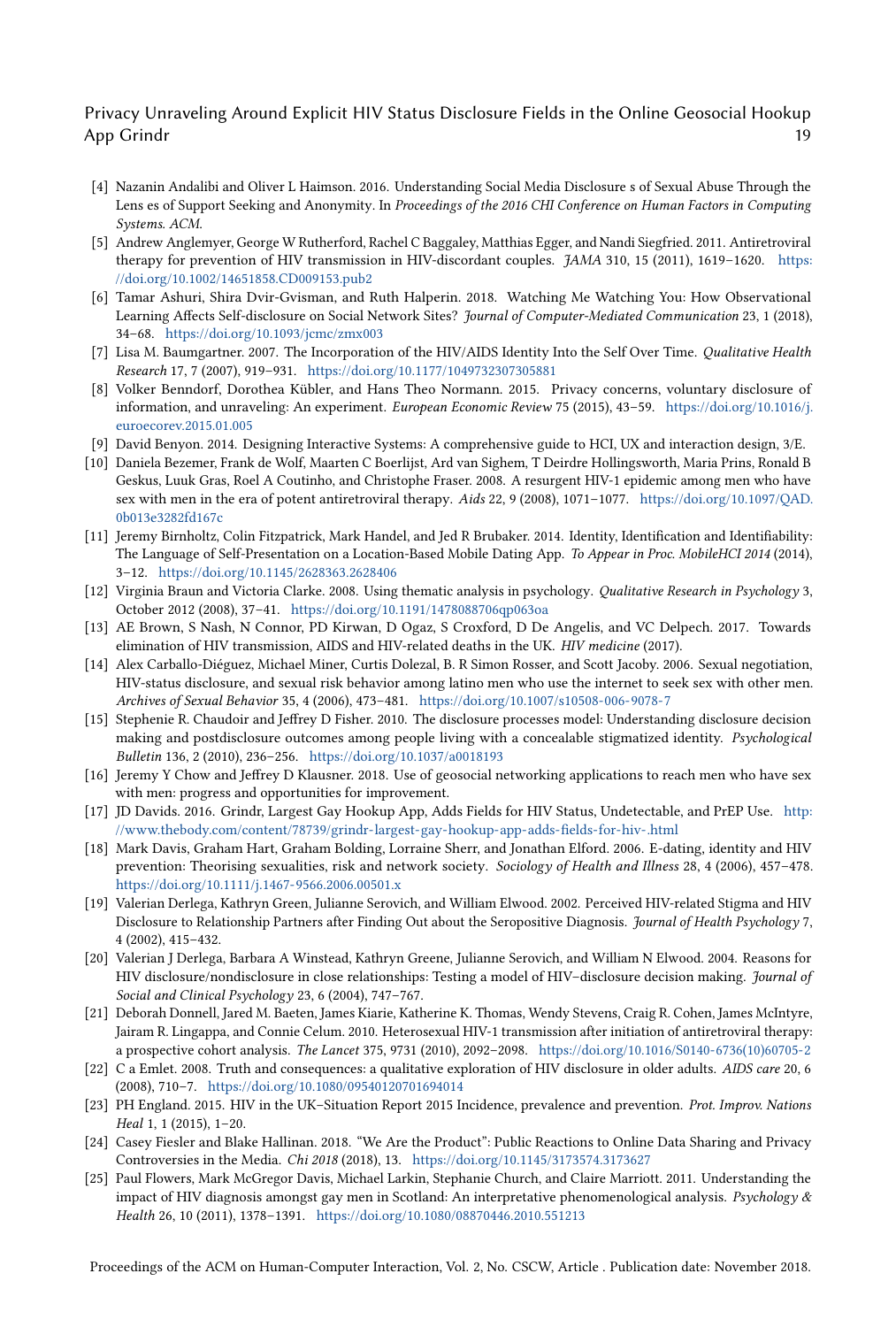- <span id="page-19-1"></span>[26] Azeen Ghorayshi and Sri Ray. [n. d.]. Grindr Is Letting Other Companies See User HIV Status And Location Data. [https://www.buzzfeed.com/azeenghorayshi/grindr-hiv-status-privacy?utm{\\_}term=.xorXWLx2{#}.mdk3Q5ml](https://www.buzzfeed.com/azeenghorayshi/grindr-hiv-status-privacy?utm{_}term=.xorXWLx2{#}.mdk3Q5ml)
- <span id="page-19-14"></span>[27] N M Glenn, C C Champion, and J C Spence. 2012. Qualitative content analysis of online news media coverage of weight loss surgery and related reader comments. Clinical obesity 2, 5 (2012), 125. <https://doi.org/10.1111/cob.12000>
- <span id="page-19-20"></span>[28] Erving Goffman. 1956. The presentation of self in everyday life. Vol. 21. xii, 259 p. pages. <https://doi.org/10.2307/258197>
- <span id="page-19-9"></span>[29] Sarit A. Golub. 2018. PrEP Stigma: Implicit and Explicit Drivers of Disparity. Current HIV/AIDS Reports 15, 2 (2018), 190–197. <https://doi.org/10.1007/s11904-018-0385-0>
- <span id="page-19-7"></span>[30] K Greene, VJ Derlega, GA Yep, and S Petronio. 2003. Privacy and disclosure of HIV in interpersonal relationships: A sourcebook for researchers and practitioners.
- <span id="page-19-2"></span>[31] Grindr. 2017. Grindr Factsheet 2017. <https://www.grindr.com/press/>
- <span id="page-19-4"></span>[32] Irene Hall, David Holtgrave, and Catherine Maulsby. 2012. HIV transmission rates from persons living with HIV who are aware and unaware of their infection, United States. AIDS (London, England) (2012), 8–10. [https://doi.org/10.1097/](https://doi.org/10.1097/QAD.0b013e328351f73f) [QAD.0b013e328351f73f](https://doi.org/10.1097/QAD.0b013e328351f73f)
- <span id="page-19-22"></span>[33] Chong-suk Han. 2008. No fats, femmes, or Asians: the utility of critical race theory in examining the role of gay stock stories in the marginalization of gay Asian men. Contemporary Justice Review 11, 1 (2008), 11–22. [https:](https://doi.org/10.1080/10282580701850355) [//doi.org/10.1080/10282580701850355](https://doi.org/10.1080/10282580701850355)
- <span id="page-19-21"></span>[34] Mark J. Handel and Irina Shklovski. 2012. Disclosure, ambiguity and risk reduction in real-time dating sites. Proceedings of the 17th ACM international conference on Supporting group work - GROUP '12 (2012), 175. [https://doi.org/10.1145/](https://doi.org/10.1145/2389176.2389203) [2389176.2389203](https://doi.org/10.1145/2389176.2389203)
- <span id="page-19-24"></span>[35] Eszter Hargittai and Amanda Hinnant. 2008. Differences in Young Adults ' Use of the Internet. Communication Research 35, 5 (2008), 602–621. <https://doi.org/10.1177/0093650208321782>
- <span id="page-19-17"></span>[36] Natalie Henrich and Bev Holmes. 2013. Web news readers' comments: Towards developing a methodology for using on-line comments in social inquiry. Journal of Media and Communication Studies 5, 1 (2013), 1-4. [https:](https://doi.org/10.5897/JMCS11.103) [//doi.org/10.5897/JMCS11.103](https://doi.org/10.5897/JMCS11.103)
- <span id="page-19-18"></span>[37] Christopher M. Hoadley, Heng Xu, Joey J. Lee, and Mary Beth Rosson. 2010. Privacy as information access and illusory control: The case of the Facebook News Feed privacy outcry. Electronic Commerce Research and Applications 9, 1 (2010), 50–60. <https://doi.org/10.1016/j.elerap.2009.05.001>
- <span id="page-19-10"></span>[38] Rusi Jaspal and Christos Daramilas. 2016. Perceptions of pre-exposure prophylaxis (PrEP) among HIV-negative and HIV-positive men who have sex with men (MSM). Cogent Medicine 3, 1 (2016), 1–16. [https://doi.org/10.1080/2331205X.](https://doi.org/10.1080/2331205X.2016.1256850) [2016.1256850](https://doi.org/10.1080/2331205X.2016.1256850)
- <span id="page-19-11"></span>[39] Adam N. Joinson and Carina B. Paine. 2007. Self-disclosure, Privacy and the Internet. Oxford Handbook of Internet Psychology (2007), 237–252. <https://doi.org/10.1093/oxfordhb/9780199561803.013.0016>
- <span id="page-19-15"></span>[40] Linnea I Laestadius and Mark A Caldwell. 2015. Is the future of meat palatable? Perceptions of in vitro meat as evidenced by online news comments. Public Health Nutrition 18, 13 (2015), 1–11. <https://doi.org/10.1017/S1368980015000622>
- <span id="page-19-12"></span>[41] Mark R. Leary. [n. d.]. Self-presentation: Impression management and interpersonal behavior. 246–xv, 246 pages. <https://doi.org/im>
- <span id="page-19-23"></span>[42] Karen Levy and Solon Barocas. 2017. Designing against discrimination in online markets. Berkeley Technology Law Journal 32 (2017). <https://ssrn.com/abstract=3084502>
- <span id="page-19-13"></span>[43] Gregory Lewis. 2011. Asymmetric information, adverse selection and online disclosure: The case of ebay motors. American Economic Review 101, 4 (2011), 1535–1546. <https://doi.org/10.1257/aer.101.4.1535>
- <span id="page-19-16"></span>[44] Juan F Maestre, Haley Macleod, Ciabhan L Connelly, Julia C Dunbar, Jordan Beck, Katie A Siek, and Patrick C Shih. 2018. Defining Through Expansion : Conducting Asynchronous Remote Communities ( ARC ) Research with Stigmatized Groups. In Proc. of CHI (2018), 1–13. <https://doi.org/10.1145/3173574.3174131>
- <span id="page-19-8"></span>[45] Sarah McRoberts, Haiwei Ma, Andrew Hall, and Svetlana Yarosh. 2017. Share First, Save Later: Performance of Self through Snapchat Stories. In Proceedings of the 2017 CHI Conference on Human Factors in Computing Systems - CHI '17. 6902–6911. <https://doi.org/10.1145/3025453.3025771>
- <span id="page-19-0"></span>[46] Kathryn E. Muessig, Emily C. Pike, Sara Legrand, and Lisa B. Hightow-Weidman. 2013. Mobile phone applications for the care and prevention of HIV and other sexually transmitted diseases: A review. Journal of Medical Internet Research 15, 1 (2013), 1–29. <https://doi.org/10.2196/jmir.2301>
- <span id="page-19-6"></span>[47] P. J. Murphy, D. Hevey, S. O'Dea, N. Ni Rathaille, and F. Mulcahy. 2015. Serostatus Disclosure, Stigma Resistance, and Identity Management Among HIV-Positive Gay Men in Ireland. Qualitative Health Research (2015), 1049732315606687. <https://doi.org/10.1177/1049732315606687>
- <span id="page-19-5"></span>[48] NHS. 2018. HIV and AIDS. <https://www.nhs.uk/conditions/hiv-and-aids/prevention/>
- <span id="page-19-19"></span>[49] Helen Nissenbaum. 2009. Privacy in context: Technology, policy, and the integrity of social life. Stanford University Press.
- <span id="page-19-3"></span>[50] Scott R Peppet. 2011. Unraveling privacy: The personal prospectus and the threat of a full-disclosure future. Nw. UL Rev. 105 (2011), 1153.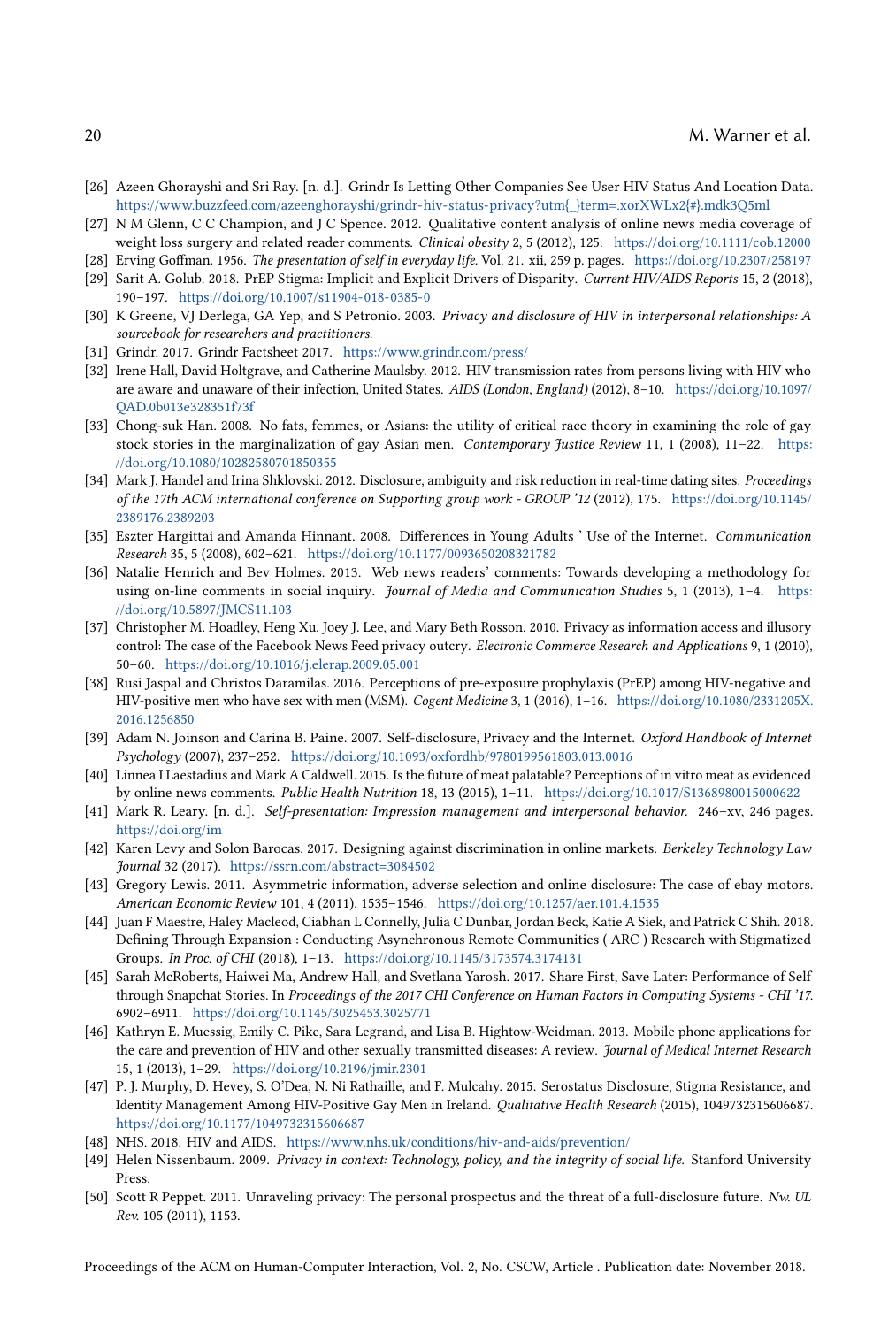# Privacy Unraveling Around Explicit HIV Status Disclosure Fields in the Online Geosocial Hookup App Grindr 21 and 21 and 22 and 22 and 22 and 22 and 22 and 22 and 22 and 22 and 22 and 22 and 22 and 22 and 22 and 22 and 22 and 22 and 22 and 22 and 22 and 22 and 22 and 22 and 22 and 22 and 22 and 22 and 22 and 22 and 2

- <span id="page-20-6"></span>[51] Andrew N. Phillips, Valentina Cambiano, Fumiyo Nakagawa, Alison E. Brown, Fiona Lampe, Alison Rodger, Alec Miners, Jonathan Elford, Graham Hart, Anne M. Johnson, Jens Lundgren, and Valerie C. Delpech. 2013. Increased HIV Incidence in Men Who Have Sex with Men Despite High Levels of ART-Induced Viral Suppression: Analysis of an Extensively Documented Epidemic. PLoS ONE 8, 2 (2013), 15–16. <https://doi.org/10.1371/journal.pone.0055312>
- <span id="page-20-17"></span>[52] Jorge Ramallo, Thomas Kidder, Tashuna Albritton, Gary Blick, John Pachankis, Valen Grandeleski, and Trace Kershaw. 2015. Exploring social networking technologies as tools for hiv prevention for men who have sex with men. AIDS Education and Prevention 27, 4 (2015), 298–311. <https://doi.org/10.1521/aeap.2015.27.4.298>
- <span id="page-20-4"></span>[53] Eric Rice, Ian Holloway, Hailey Winetrobe, Harmony Rhoades, Anamika Barman-Adhikari, Jeremy Gibbs, Adam Carranza, David Dent, and Shannon Dunlap. 2012. Sex risk among young men who have sex with men who use Grindr, a smartphone geosocial networking application. *Journal of AIDS and Clinical Research* 3, SPL ISSUE4 (2012). <https://doi.org/10.4172/2155-6113.S4-005>
- <span id="page-20-7"></span>[54] Alison Rodger, Valentina Cambiano, Tina Bruun, Pietro Vernazza, Simon Collins, Olaf Degen, et al. 2018. HIV transmission risk through condomless sex in gay couples with suppressive ART: The PARTNER2 Study extended results in gay men. (2018). <https://www.chip.dk/Studies/PARTNER/PARTNER-press-release-2018> AIDS2018.
- <span id="page-20-8"></span>[55] Alison J. Rodger, Valentina Cambiano, Tina Bruun, Pietro Vernazza, Simon Collins, Jan van Lunzen, Giulio Maria Corbelli, Vicente Estrada, Anna Maria Geretti, Apostolos Beloukas, David Asboe, Pompeyo Viciana, Félix Gutiérrez, Bonaventura Clotet, Christian Pradier, Jan Gerstoft, Rainer Weber, Katarina Westling, Gilles Wandeler, Jan M. Prins, Armin Rieger, Marcel Stoeckle, Tim Kümmerle, Teresa Bini, Adriana Ammassari, Richard Gilson, Ivanka Krznaric, Matti Ristola, Robert Zangerle, Pia Handberg, Antonio Antela, Sris Allan, Andrew N. Phillips, and Jens Lundgren. 2016. Sexual Activity Without Condoms and Risk of HIV Transmission in Serodifferent Couples When the HIV-Positive Partner Is Using Suppressive Antiretroviral Therapy. Jama 316, 2 (2016), 171. <https://doi.org/10.1001/jama.2016.5148>
- <span id="page-20-11"></span>[56] Julianne M Serovich and Katie E Mosack. 2006. Reasons for Hiv Disclosure or Nondisclosure To Casual Sexual Partners. Aids 15, 1 (2006), 70–80.
- <span id="page-20-12"></span>[57] Suvi Silfverberg, Lassi a Liikkanen, and Airi Lampinen. 2010. "I'll Press Play, But I Won't Listen": Profile Work in a Music-focused Social Network Service.. In Proceedings of the ACM 2011 conference on Computer supported cooperative work. 1–10. <https://doi.org/10.1145/1958824.1958855>
- <span id="page-20-0"></span>[58] Aneesha Singh, Joe Gibbs, Claudia S Estcourt, Pam Sonnenberg, and Ann Blandford. 2017. Are HIV Smartphone Apps and Online Interventions Fit for Purpose?. In Proceedings of the 2017 International Conference on Digital Health. ACM, 2017. London. <https://doi.org/10.1145/3079452.3079469>
- <span id="page-20-14"></span>[59] Katarzyna Stawarz, Anna L Cox, and Ann Blandford. 2014. Don't Forget Your Pill! Designing Effective Medication Reminder Apps That Support Users' Daily Routines. In Proceedings of the 32nd annual ACM conference on Human factors in computing systems. ACM, 2014.
- <span id="page-20-2"></span>[60] stigmaindexuk.org. 2015. The People Living with HIV Stigma Survey UK. Men Who Have Sex With Men (MSM).
- <span id="page-20-3"></span>[61] Samuel Hardman Taylor, Jevan Hutson, and Tyler Richard Alicea. 2017. Social Consequences of Grindr Use : Extending the Internet-Enhanced Self-Disclosure Hypothesis. In Proceedings of the 2017 CHI Conference on Human Factors in Computing Systems. ACM.
- <span id="page-20-1"></span>[62] Yelena Tsarenko and Michael Jay Polonsky. 2011. "You can spend your life dying or you can spend your life living": Identity transition in people who are HIV-positive. Psychology & Health 26, 4 (2011), 465–483. [https://doi.org/10.1080/](https://doi.org/10.1080/08870440903521761) [08870440903521761](https://doi.org/10.1080/08870440903521761)
- <span id="page-20-18"></span>[63] Evangelos Tziallas. 2015. Gamified Eroticism: Gay Male "Social Networking" Applications and Self-Pornography. Sexuality and Culture 19, 4 (2015), 759–775. <https://doi.org/10.1007/s12119-015-9288-z>
- <span id="page-20-5"></span>[64] Chad Van De Wiele and Stephanie Tom Tong. 2014. Breaking Boundaries : The Uses & Gratifications of Grindr. 2014 ACM International Joint Conference on Pervasive and Ubiquitous Computing (2014), 619–630. [https://doi.org/10.1145/](https://doi.org/10.1145/2632048.2636070) [2632048.2636070](https://doi.org/10.1145/2632048.2636070)
- <span id="page-20-13"></span>[65] John Vines, Anja Thieme, Rob Comber, Mark Blythe, Peter Wright, and Patrick Olivier. 2013. HCI in the press: Online public reactions to mass media portrayals of HCI research. Proc. CHI 2013 (2013), 1873–1882. [https://doi.org/10.1145/](https://doi.org/10.1145/2470654.2466247) [2470654.2466247](https://doi.org/10.1145/2470654.2466247)
- <span id="page-20-9"></span>[66] Lawrence R Wheeless. 1978. A follow-up study of the relationships among trust, disclosure, and interpersonal solidarity. Human Communication Research 4, 2 (1978), 143–157.
- <span id="page-20-15"></span>[67] Heng Xu. 2007. The effects of self-construal and perceived control on privacy concerns. ICIS 2007 proceedings (2007), 125.
- <span id="page-20-10"></span>[68] María Cecilia Zea, Carol A Reisen, Paul J Poppen, and Rafael M Díaz. 2003. Asking and telling: communication about HIV status among Latino HIV-positive gay men. AIDS and Behavior 7, 2 (2003), 143–152.
- <span id="page-20-16"></span>[69] Douglas Zytko, Sukeshini A Grandhi, and Quentin Gad Jones. 2014. Impression management through communication in online dating. Proceedings of the companion publication of the 17th ACM conference on Computer supported cooperative work & social computing. (2014), 277–280. <https://doi.org/10.1145/2556420.2556487>